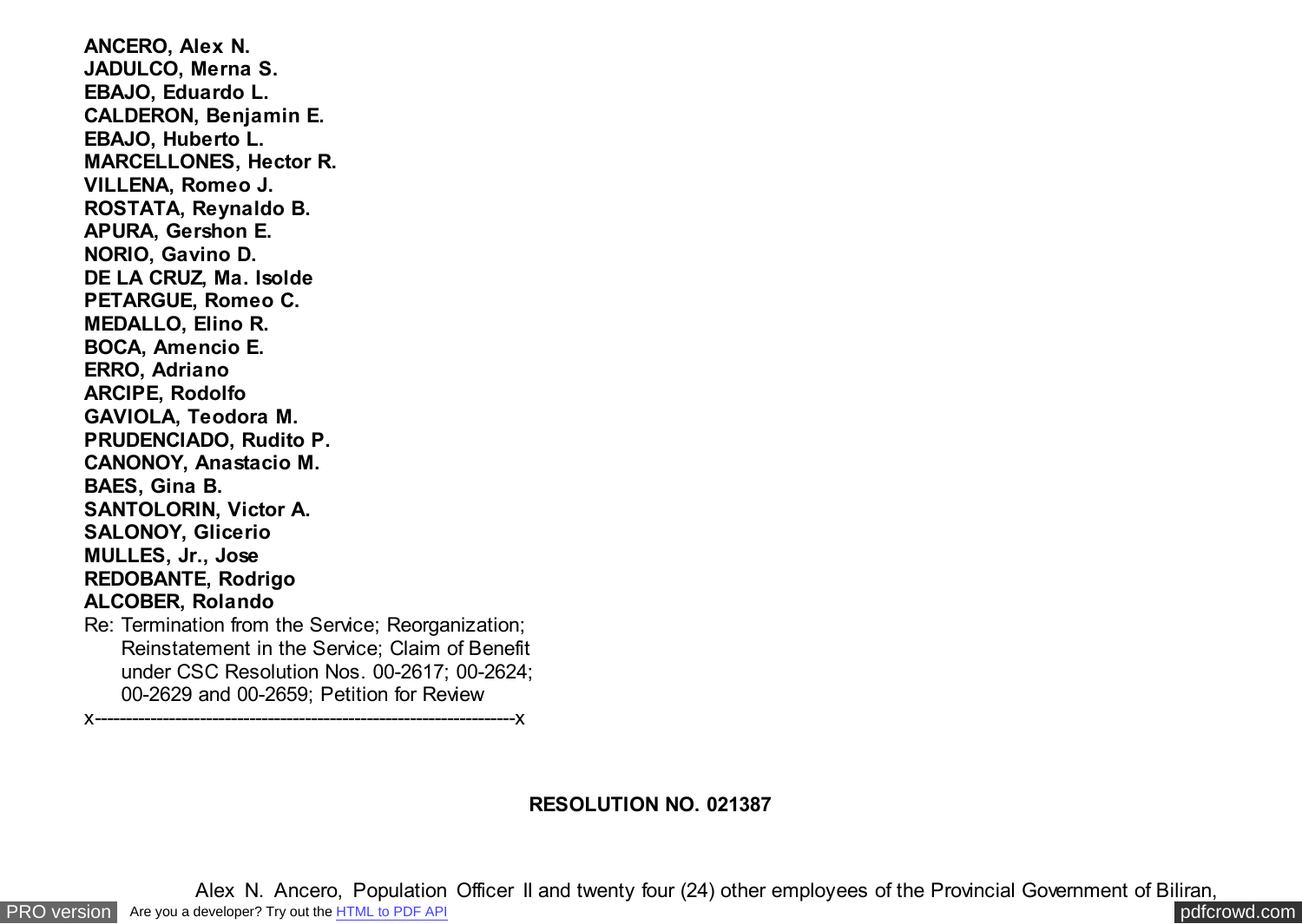through counsel, filed a petition for review of Civil Service Commission - Regional Office (CSCRO) No. VIII Order No. 02-049 dated April 23, 2002. In said Order, the CSCRO No. VIII denied Ancero's, *et al*'s appeal from the letter of Atty. Bonifacio V. Curso, Provincial Legal Officer, same Province dated August 30, 2001 which denied their request for reinstatement and payment of back salaries.

Alex N. Ancero, Population Officer II and twenty four (24) other employees of the Provincial Government of Biliran,

The names and positions of the twenty-five (25) employees are, as follows:

| <b>NAME</b>                               | <b>POSITION</b>                                  |
|-------------------------------------------|--------------------------------------------------|
| 1. Alex N. Ancero                         | <b>Population Officer II</b>                     |
| 2. Merna S. Jadulco                       | Clerk III                                        |
| 3. Eduardo Ebajo                          | <b>Security Guard I</b>                          |
| 4. Benjamin Calderon                      | <b>Security Guard I</b>                          |
| 5. Huberto Ebajo                          | <b>Prison Guard III</b>                          |
| 6. Hector D. Marcellones                  | <b>Community Affairs Assistant I</b>             |
| 7. Romeo J. Villena                       | Carpenter I                                      |
| 8. Reynaldo B. Rostata                    | <b>Community Affairs Assistant I</b>             |
| 9. Gershon Apura                          | <b>Planning Officer V</b>                        |
| 10. Gavino D. Norio                       | <b>Prison Guard I</b>                            |
| 11. Ma. Isolde de la Cruz                 | <b>Health Education</b><br>and Promotion Officer |
| 12. Romeo Petargue                        | <b>Security Guard I</b>                          |
| 13. Elino R. Medallo                      | Heavy Equipment Operator I                       |
| 14. Amencio Boca                          | <b>Community Affairs Assistant I</b>             |
| 15. Adriano Erro                          | <b>Utility Worker I</b>                          |
| 16. Rodolfo M. Arcipe                     | Mechanic III                                     |
| 17. Teodoro M. Gaviola                    | Watchman I                                       |
| 18. Rodito P. Prudenciado Watchman II     |                                                  |
| 19. Anastacio Canonoy                     | <b>Assistant Provincial Warden</b>               |
| 20. Gina B. Baes                          | Bookbinder I                                     |
| 21. Victor A. Santolorin, Il Photographer |                                                  |
| 22. Glicerio Salonoy                      | Driver II                                        |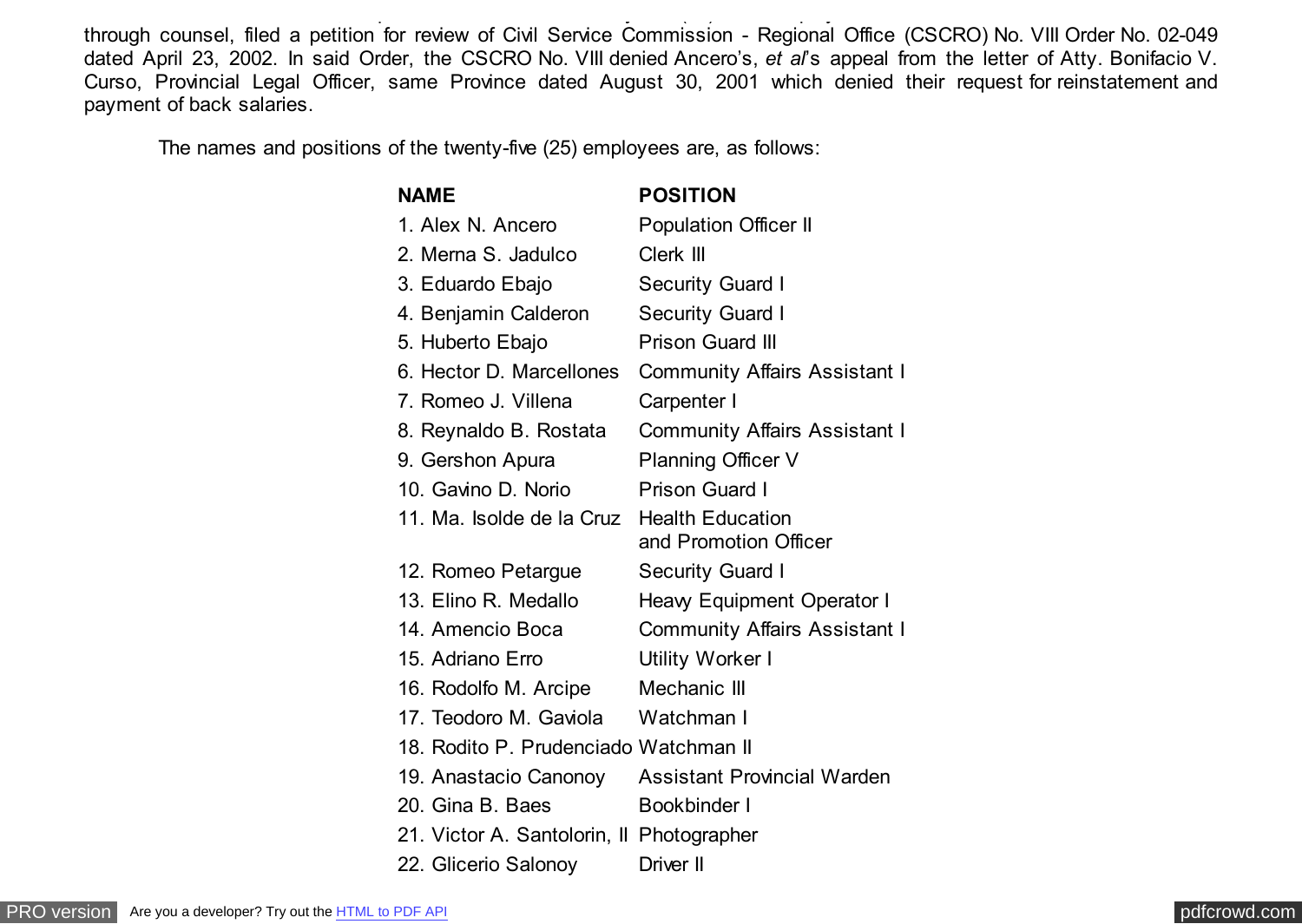| 23. Jose Mulles, Jr.  | Engineer II                  |
|-----------------------|------------------------------|
| 24. Rodrigo Redobante | Driver I                     |
| 25. Rolando Alcober   | <b>Engineering Assistant</b> |

For brevity, the appellants shall be referred to as Ancero, *et al.*

The pertinent portions of the assailed Order read, as follows:

 *"The records failed to show that Ancero, et al. questioned within the reglementary period their separation from the service before the proper appointing authority, then to the Commission, or with the regular courts. Neither is there any proof that appellants pursued to their final conclusions whatever actions they might have initiated to have themselves restored to their former position. Their case was brought to the attention of the Commission only when they filed the present appeal on October 4, 2001 or after the lapse of more than two (2) years from the date of their separation on February 11, 1999.*

 *"Thus, for the appellants' failure to assert their rights to their respective positions within a period of one year from their separation, their claims are now barred by laches.*

 *"WHEREFORE, xxx, the instant appeal of xxx Ancero, et al. is hereby dismissed. Accordingly, the opinion of the Provincial Government of Biliran dated August 30, 2001 is affirmed."*

In their appeal, Ancero, *et al.* aver, as follows:

*"1. Petitioners' action for reinstatement and payment of backwages and other benefits after more than two years from their illegal termination, is not barred by laches.*

## *x x x*

*------------------------------------------------------*

 *"In support of the conclusion that laches has set in, the same assailed decision cited the jurisprudence in Isberto vs. Raquiza et al., 67 SCRA 117 and the ruling in Tiatco vs. Civil Service Commission, 216 SCRA 749. Unfortunately and with due respects, the citations do not apply to the present case on review. In JUAN R. ISBERTO vs. ANTONIO V. RAQUIZA x x x, the petitioner was able to secure a temporary appointment with the same salary but he wanted to revert back (sic) to his permanent appointment after the lapse of one year. In BENITO A. TIATCO vs. THE CIVIL SERVICE COMMISSION and THE DEPARTMENT OF HEALTH, G.R. No. 100294. December 21, 1992, the case involved a demotion in a reorganization where the petitioner filed the question of his demotion after one (1) year and (5) months.*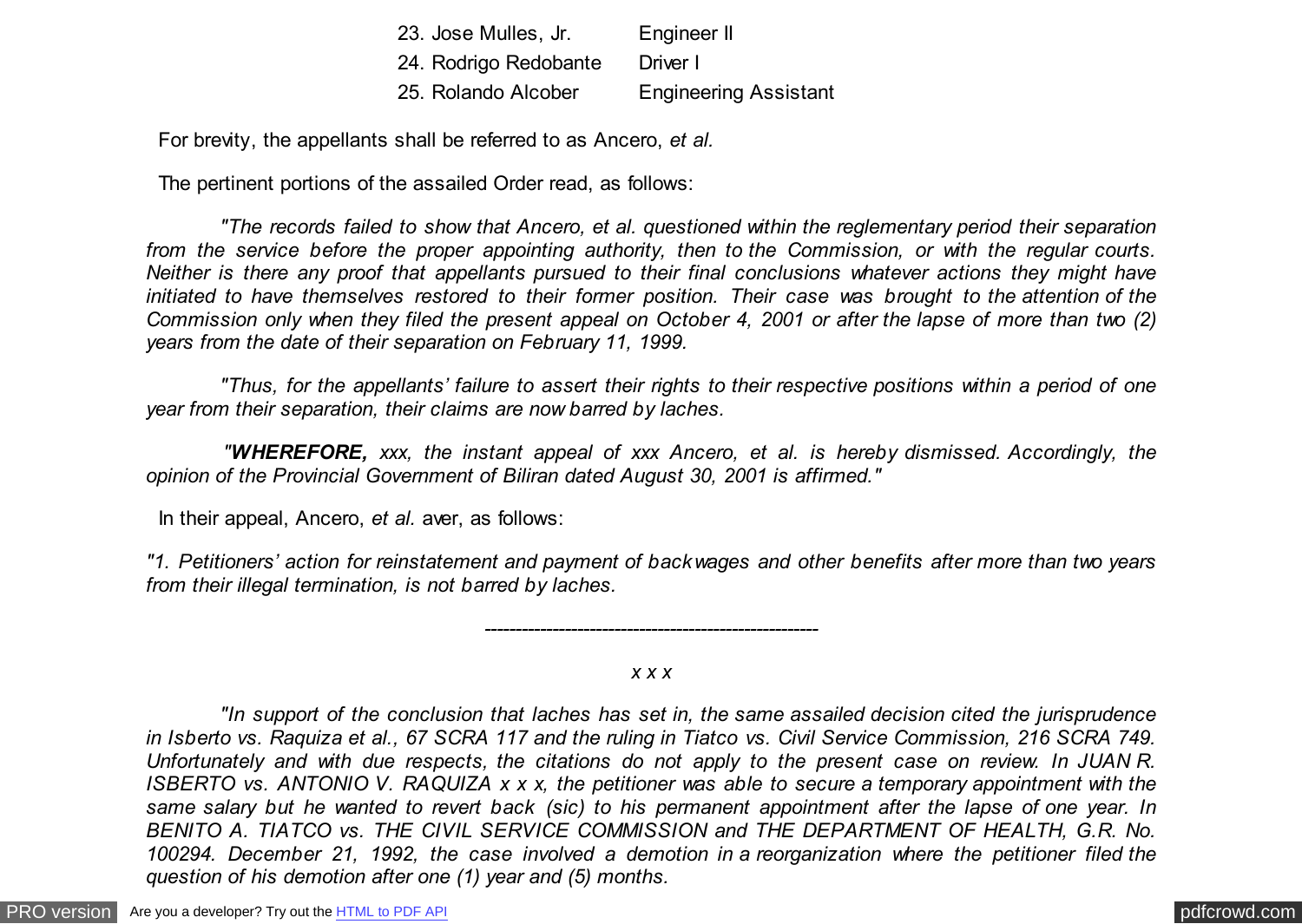*"The High Tribunal applied the doctrine on laches because the petitioners in Isberto and Tiatco filed after one year their claim to a previous position after accepting another position. Even the Respondent Province of Biliran misapplied the doctrine on laches by citing the ruling of the Supreme Court in Maza vs. Ochave, G.R. No. L-22336, May 23, 1967, 20 SCRA 142, 145. In the Maza case, there was a valid abolition of an office after the resignation of petitioner Mercedes de la Maza. After one year, she was claiming her rights to a validly abolished position.*

#### *x x x*

 *"Petitioners, on the contrary, rely heavily on the ruling of the Supreme Court by applying the leading case in Cruz v. Primicias, Jr. En Banc, G.R. No. L-28573, June 13, 1968, (23 SCRA 998), involving the massive termination of employees in the Province of Pangasinan, where the High Tribunal ruled as follows:*

 *`It is a well-known rule also that valid abolition of offices is neither removal nor separation of the incumbents (Manalang vs. Quitoriano, 94 Phil. 903; Rodriguez vs. Montemayor, 94 Phil. 964; Castillo vs. Pajo, 103 Phil. 515). And, of course, if the abolition is void, the incumbent is deemed never to have ceased to hold office.' (Underscoring and emphasis are supplied)*

#### *x x x*

 *"The issue on the timeliness petitioners' request for reinstatement is further buttressed in Violeta Aldovino et al., vs. Secretary Rafael Alunan III, et al., G.R. No. 102232, En Banc, March 9, 1994 which apply squarely to employees victimized by illegal termination in an illegal reorganization. The case succinctly described the distinction between prescription and laches as they apply to high – handed violation of the right to employment of government employees when the Court categorically stated that:*

#### *x x x*

 *"Petitioners' contention from the very outset is that their claims have not prescribed because they were illegally terminated so that they are incumbents and that they are deemed never to have ceased to hold office, applying the above-cited ruling in Cruz vs. Primicias. Thus, there really is no prescription for their appeal for reinstatement.*

 *"The initial appeal for reinstatement is very patent in the allegations of petitioner and the designation of their appeal. Even if the law on prescription is applied to petitioners' claims, the tolling of the period is still in favor of petitioners who may avail of the periods for an action for reinstatement applying the above-cited case in Aldovino vs. Alunan III where the prescriptive period for reinstatement in illegal termination maybe brought within four years when the Supreme Court ruled that:*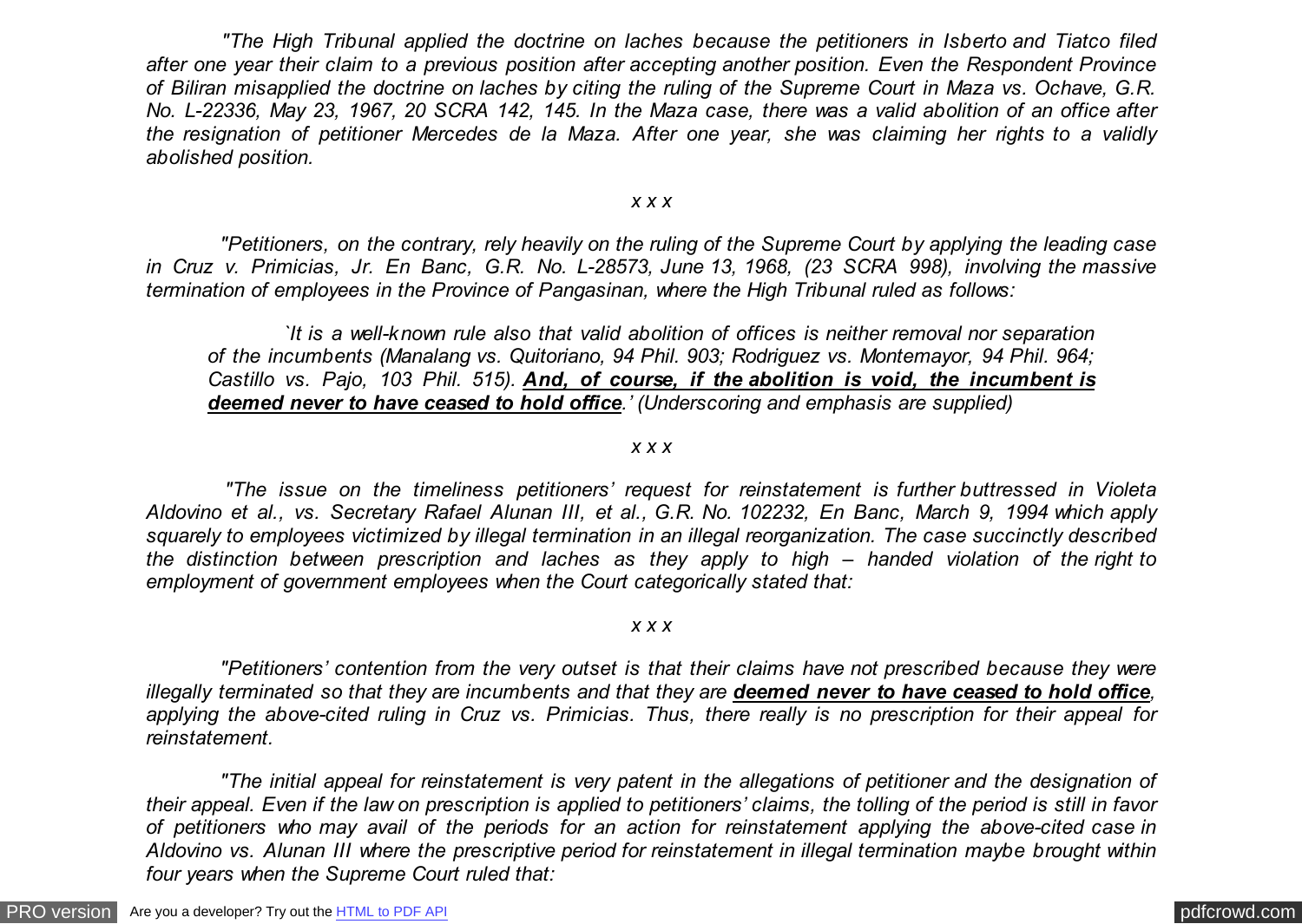*`Considering that they ultimately took this recourse after four years, it would be safe to presume that the decisions of the DOLE and the CSC were adverse to them; they took no further action thereon, and allowed the decisions to become final.'*

 *"Since the action of petitioners is for reinstatement, it is then considered as an action upon an injury to the rights of petitioners where Article 1146 of the Civil Code finds application which provides:*

 *`The following actions must be instituted within four years:*

*`(1) Upon an injury to the rights of the plaintiffs;*

*`(2) x x x'*

 *"The position of petitioners is adopted from the majority ruling in Aldovino vs. Alunan III which is clarified in the opinion by now Honorable Chief Justice Davide in Aldovino vs. Alunan III where he said as follows:*

 *`An illegal dismissal is an injury to a person's rights. Accordingly, pursuant to Article 1146 of the Civil Code, an action for reinstatement and back salaries must be filed within four years from the accrual of the cause of action or from the illegal dismissal.'*

*x x x*

*"2. The various decision of the Honorable Commission in Resolution No. 002617 x x x, Resolution No. 002624 x x x and Resolution No. 002659 x x x where the Honorable Commission declared as illegal the termination from the service of the twenty (20) other provincial employees apply to herein petitioners.*

*x x x*

*------------------------------------------------------*

 *"The Honorable Commission, after the factual findings that Former Governor Parilla through the Placement Committee evaluated and assessed the qualifications only of those who were re-appointed. He and the Placement Committee could not present evidence that those who were terminated or separated where also considered for possible re-employment. Thus, on 06 March 2001, the Honorable Commission in Resolution No. 010530 denied the motion for reconsideration filed by Former Governor Danilo M. Parilla by categorically ruling that:*

*<i><u>On this premise, CSC Resolution No. 00-2617 validly declared that there is absolutely no*</u> *basis for Governor's action in severing the employment of Corpin, et al., as there was no*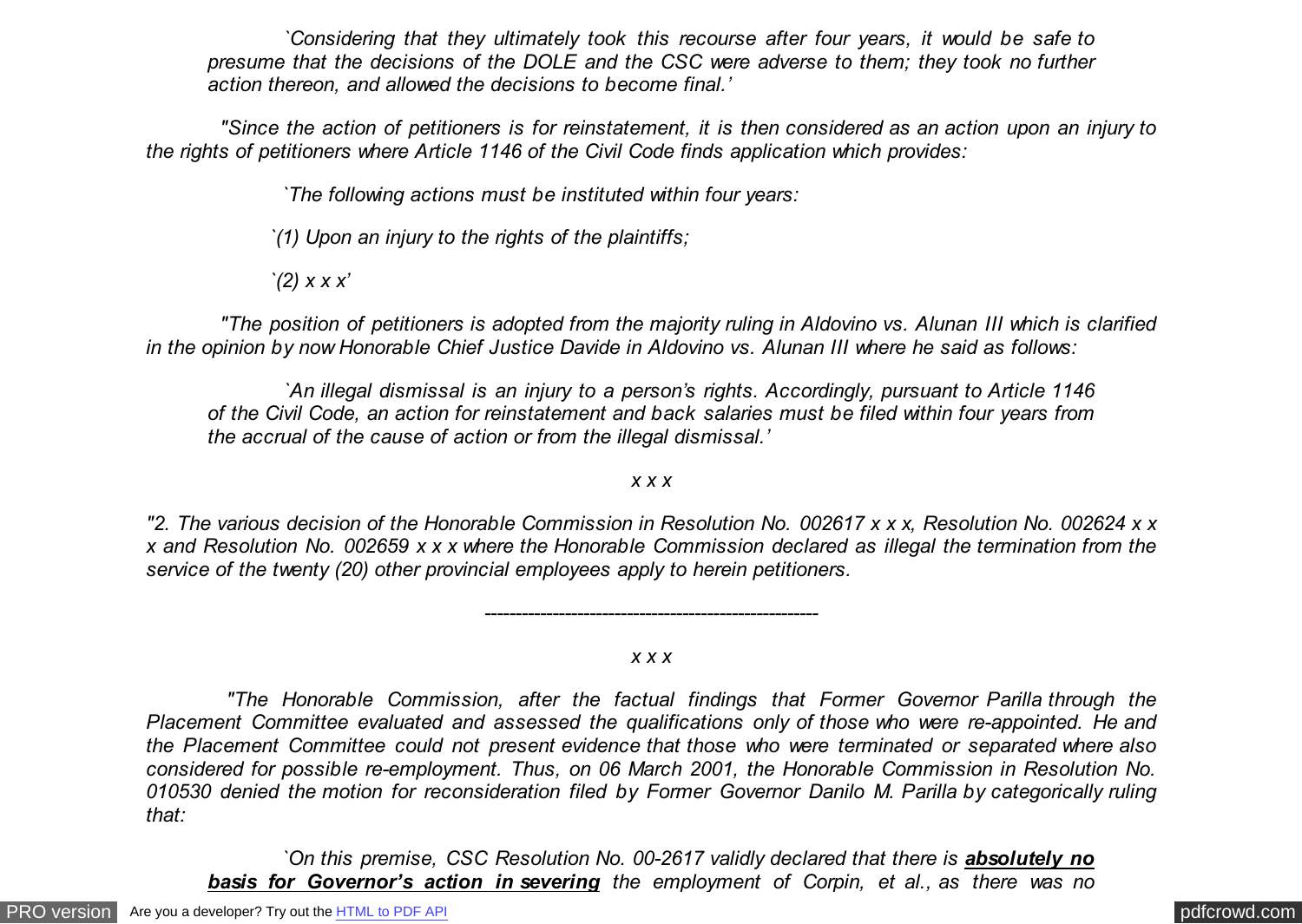*evidence showing that they were not qualified or ill-equipped to perform the functions of the office to which they enjoy the preferential right of re-appointment.' (Emphasis and underscoring are supplied)*

 *"The petitioners included in their appeal the denial of their right to due process when their qualification and performance were neither assessed nor given due consideration by the Placement Committee and by Former Governor Parilla in the process of selection and appointment to the new staffing pattern and/or plantilla in the reorganization of Biliran Province.*

 *"Respondent Province of Biliran in opposing the appeal, maintained the position that herein petitioners cannot invoke the above-cited resolutions for the `simple reason that they are not parties therein'. In support to respondent's position, the jurisprudence in of Hollero vs. Court of Appeals, 11 SCRA 310 and Plata vs. Yatco, 12 SCRA 718 are cited.*

 *"With due respects to Respondent Province of Biliran, the citations are completely misplaced. The Hollero case refers to the award of a piece of land to a person who is not a party to the case. The Plata case is, likewise, misplaced because it applies to an illegal detainer case where the action against the husband cannot affect the possession of the property by the wife. There is zero relevance of the two cited cases to situations involving illegal termination or illegal separation of employees who seek reinstatement.*

 *"Petitioners, in their contention that they stand to gain by the resolutions promulgated by the Honorable Commission ordering the reinstatement the twenty provincial employees, rely on the jurisprudence laid down in Cristobal vs. Melchor, L-43203, 29 July 1977; 78 SCRA 175 and 183, where the Court citing the statement of Justice Brandeis stated as follows:*

## *x x x*

 *`Where the cause of action is of such a nature that a suit to enforce it would be brought on behalf, not only of the plaintiff, but of all persons similarly situated, it is not essential that each such person should intervened (sic) in the suit brought in order that he be deemed thereafter free from the laches which bars those who sleep on their rights.' (250 U.S. 483, 39 S. Ct. 536, 63 L. Ed. 1099, 1106-1107; Italics supplied. See also Overfield vs. Pennroad Corporation, et al., 42 Fed. Supp. 586, 613). (Emphasis and underscoring are supplied)*

### *x x x*

*"3. The unanimous withdrawal of support by the Sangguniang Panlalawigan of Biliran Province by promulgating Resolution No. 39, series of 2000 withdrawing support from Resolution No. 92, series of 1998, nullified the legal basis of the removal/separation of petitioners from the service.*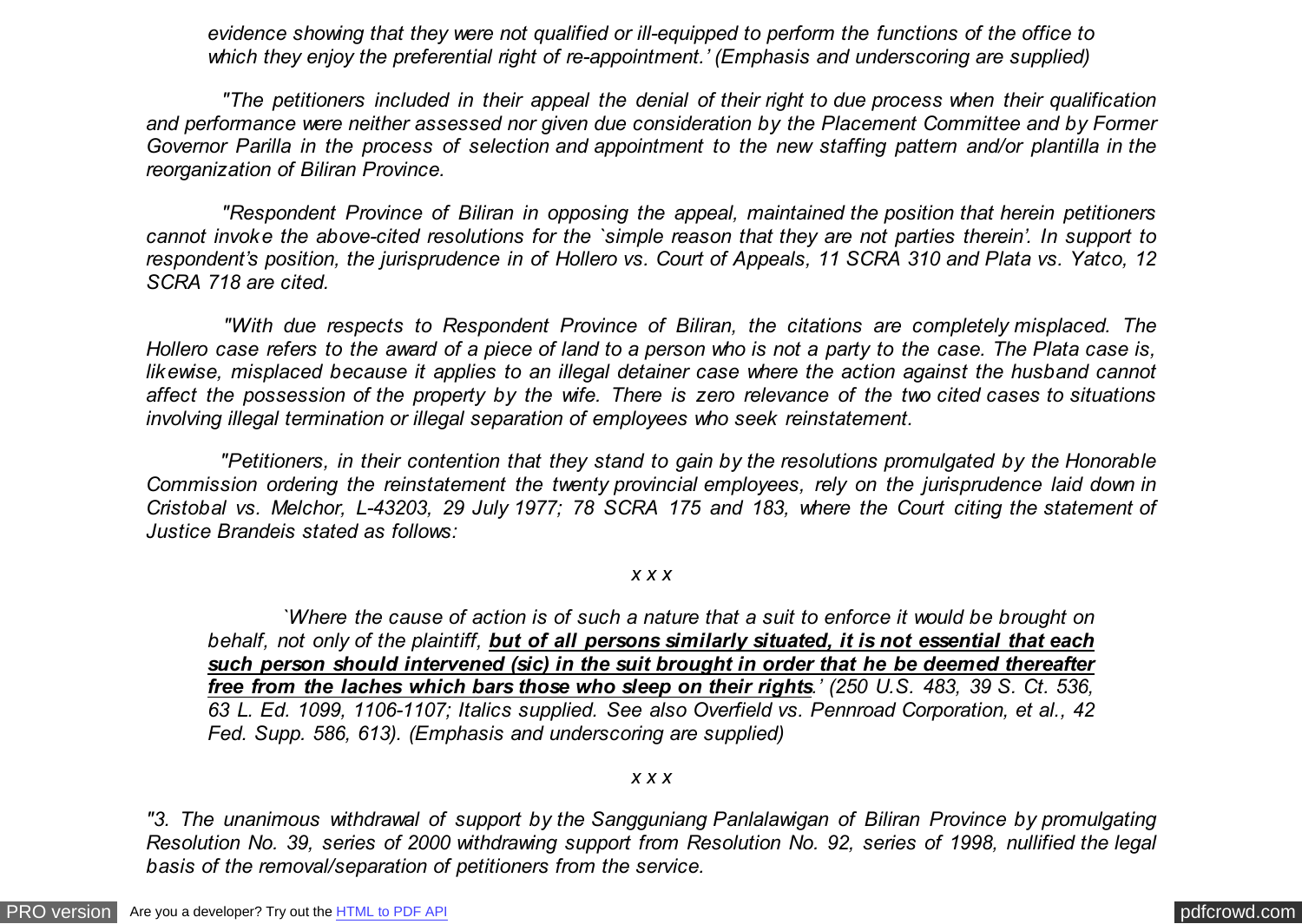*"The decision under review did not rule on the issue on the lack of legislative fiat by the Sangguniang Panlalawigan. The withdrawal of support is expressed in Resolution No. 39, series of 2000 which was unanimously approved after the privilege speech by Honorable Vice Governor Carlos Chan who condemned the implementation of the reorganization by Former Governor Parilla when he said:*

*------------------------------------------------------*

 *`So my friends, my colleagues I therefore say that I firmly believe that this particular reorganization should be condemned as well. For the very reasons that I find out and I gathered that the implementation of the reorganization which we all approve and hope to come up was implemented in bad faith.' (Underscoring and emphasis are provided).*

 *"Respondent Biliran Province in their comments by way of adopting their Memorandum dated October 5, 2001, did not question the existence and due execution of the Minutes and Resolution No. 39, series of 2000. Hence, the copies of the Minutes (ANNEX `M' in the appeal) and Resolution No. 39 (ANNEX `L') are adopted as attached in the appeal now with Regional Office No. 8, Candahug, Palo, Leyte.*

 *"However, respondent argued that the Sangguniang Panlalawigan in promulgating Resolution No. 39 did not repeal nor withdrew Resolution No. 102, series of 1998 because it only condemned the manner by which the reorganization was implemented.*

## *x x x*

 *"The petitioners, by this petition for review, are pointing out to the Honorable Commission that the very source of the power to reorganize, namely, the Sangguniang Panlalawigan, has declared the implementation to be illegal. For reason of illegality in the implementation of the reorganization, petitioners are seeking to be reinstated.*

 *"The removal or separation of petitioners was illegal mainly because it violated their constitutional right to due process. In effect, the implementation was not in accord with the constitutional guarantees affording tenure to permanent employees in government. x x x*

 *"Furthermore, Respondent Province of Biliran concluded that the reorganization resolution was never repealed nor withdrawn because Resolution No. 39, series of 2000 was not signed by the Governor of Biliran Province as it was never submitted to him for signature. This claim is flimsy and a mere assertion. There is no evidence presented by Respondent Province to prove that it was not signed by Former Governor Parilla because it was not submitted to him."*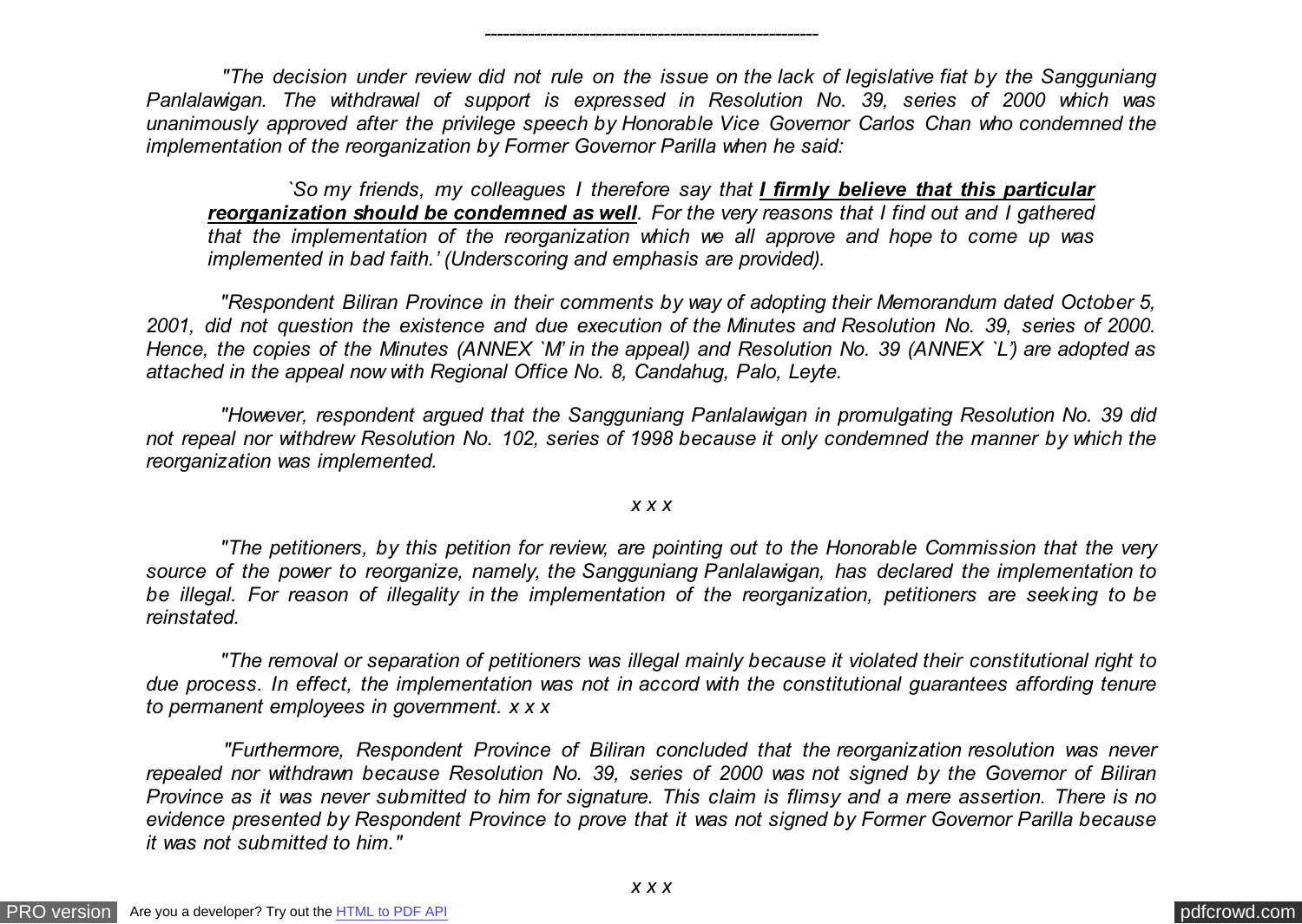Records show that on July 20, 1998, the Sangguniang Panlalawigan of Biliran passed Resolution No. 92 which authorized Governor Danilo M. Parilla to undertake a total reorganization of the provincial government. On November 4, 1998, Executive Order No. 98-07, Series of 1998 was signed by the governor to implement the reorganization. Except for the elective positions and the position of Provincial Treasurer, all positions therein were declared abolished.

 As a result of the reorganization, it appeared that a total of seventy three (73) employees appointed under permanent status were separated and twenty four (24) employees previously appointed under casual status were reappointed in the new staffing pattern.

 Of those separated from the service, twenty (20) employees appealed before the Commission namely: Estelita Corpin, Miguel Sanosa, Gideon Batiquin, Rene Barantes, Salvador Morillo, Eladio Gavilo, Robert Ramirez, Noel Regir, Edelito Montes, Jigie Nuijts Amelia V. Brosoto, Alfonso Morillo, Pascual Mulles, Gemma Regla, Noel D. Dela Cruz; Sarah Montes, Remegio dela Cruz, Manuel Atok, Miguel Moncada and Teresita Ty.

In the interim, the term of office of Governor Parilla expired. In his place, Rogelio J. Espina was elected and installed as the new Governor of the Province of Biliran. Correspondingly, a new set of members of the Sangguniang Panlalawigan was also elected.

 On May 5, 2000, the Office of the Sangguniang Panlalawigan (SP), under the new administration, issued Resolution No. 39 entitled *"A Resolution Declaring a Withdrawal of Support to the Reorganization of the New Organizational Structure and Staffing Pattern of the Provincial Government of Biliran"* wherein the members unanimously withdrew their support to Sangguniang Panlalawigan Resolution No. 92, Series of 1998 which authorized former Governor Parilla to reorganize the provincial government.

The SP Resolution is quoted *en toto*, as follows:

 *"WHEREAS, the august body through Resolution No. 92, series of 1998 approved the New Organizational Structure and Staffing Pattern of the Provincial Government of Biliran;*

 *"WHEREAS, it was observed that there was an alleged wrong in the implementation of the reorganization especially on the preferences of re-employment of the terminated or separated employees;*

 *"WHEREAS, there was an alleged delay or no immediate renumeration or the giving or releasing of separation and/or terminal pay to those employees who were separated as an effect of the reorganization;*

 *"WHEREAS, the august body had created an oversight committee to investigate whether or not the implementation of the reorganization was correct or not;*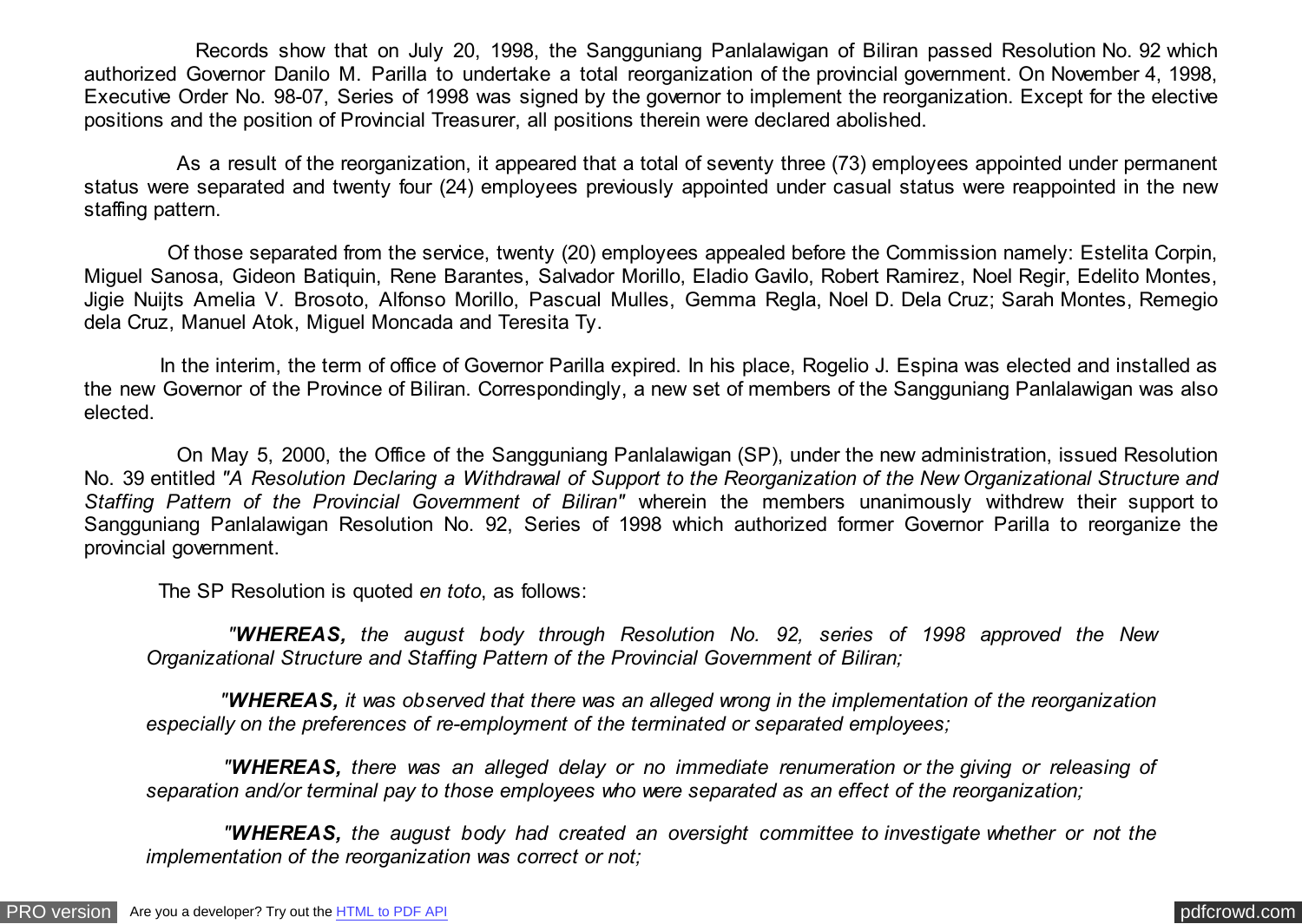# *"NOW, THEREFORE;*

 *"On motion of Hon. Carlos Chan, Sr., duly seconded by Hon. Edgar Igano, Be It,*

 *"RESOLVED, to withdraw, as it is hereby WITHDRAWN, the support of the august body the New Organizational Structure and Staffing Pattern of the Provincial Government of Biliran or the Reorganization as embodied in SP Resolution No. 92, series of 1998.*

 *"RESOLVED further, to furnish a copy of this resolution to the parties concerned for their information and guidance.*

 *"CARRIED Unanimously.*

*"CERTIFIED CORRECT:*

*"CRESENCIO S. VICTORIA, JR. "Secretary to the "Sangguniang Panlalawigan*

*"ATTESTED BY:*

*"HON. ROMULO V. BERNARDES*

*"Majority Floor Leader "Presiding Officer "Pro Tempore"*

 To determine the intent of the SP when it issued the Resolution, the pertinent excerpts of the deliberation thereof are also reproduced, as follows:

 *"Hon. Charlie Chan, Vice-Governor delivered his privilege speech to wit:*

 *`I stand before you today because I find it worth necessary to speak out of my conscience and out of my own desire to really express what I feel and what I believe I should do being a public servant of itself and being a member of the Sangguniang Panlalawigan body. You may remember that in the first three months since the commitment for the job here, you talk and deliberated and I presided over the matter regarding that request by the governor to reorganize structurally the staffing pattern of the Province of Biliran. And may be during that time some of you remember so if not the majority so remembers that I personally somehow manifested that I personally also dislike*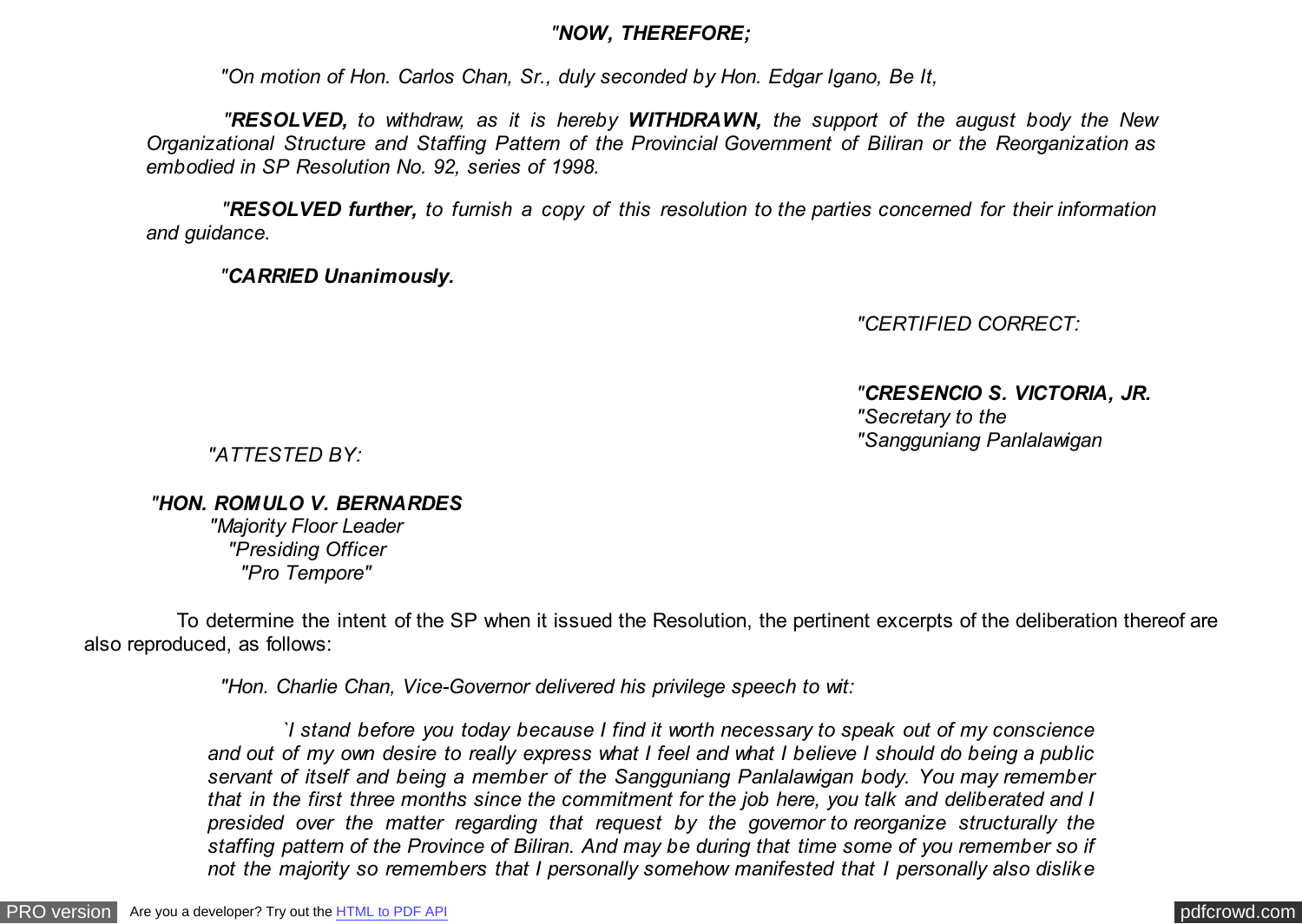*and honestly disapproved that particular reorganization move but somehow being only the presiding officer submitting for the deliberations of the members, I did not actually participated because I firmly believe then that the reorganization per se was valid. And we were hoping that it was only for the best for our people and our constituents. Only to find out my dear friends and colleagues that recently I've been gathering, receiving complaints and reports from several sector of our society condemning that particular reorganization. Condemning in the sense that the reorganization had actually come up with disadvantages and given for a deservice to our people than the positive aspects. So my friends, my colleagues I therefore say that I firmly believe that this particular reorganization should be condemned as well. For the very reasons that I find out and I gathered that the implementation of the reorganization which we all approve and hope to come up was implemented in bad faith. I say that it was implemented in bad faith for a number of reasons: One, I believe that the implementation, the preferences of re-employment first, new employees were given preference over terminated or separated employees with equal qualifications or rather I gathered. Two, that there is no immediate recommendation or giving or releasing of the separation and or terminal pay of those employees who were separated or terminated as an effect of that reorganization. Another reason is that, I gathered that there was somehow some kind of compulsion that all those employed or rather there were employees that were terminated who were ask to sign waivers, or waiver to appeal to restatement before being given any termination or separation pay. x x x'*

 *"Hon. Edgar Igano asked whether he heard it right that nobody among the terminated employees of the province have been given a separation pay.*

 *"Hon. Carlos Chan, Sr. corrected the gentleman's statement. He clarified that he did not say nobody but he only said that there was no immediate release of the separation pay.*

 *"Hon. Edgar Igano asked on how many employees have been given a terminal pay.*

 *"Hon. Carlos Chan, Sr. answered that he had no actual records but he knew that that (sic) there were subjects who went as far as filing cases in the Ombudsman.*

 *"Hon. Edgar Igano stressed that he remembered that the august body appropriated the amount of more than P8 M as support to those who were terminated which shall be given a separation pay. He pointed out that if the report was true, then, there must be something wrong with the implementation.*

 *"Hon. Carlos Chan, Sr. stressed that the gentleman from Bunga was correct that there was an appropriation to that effect.*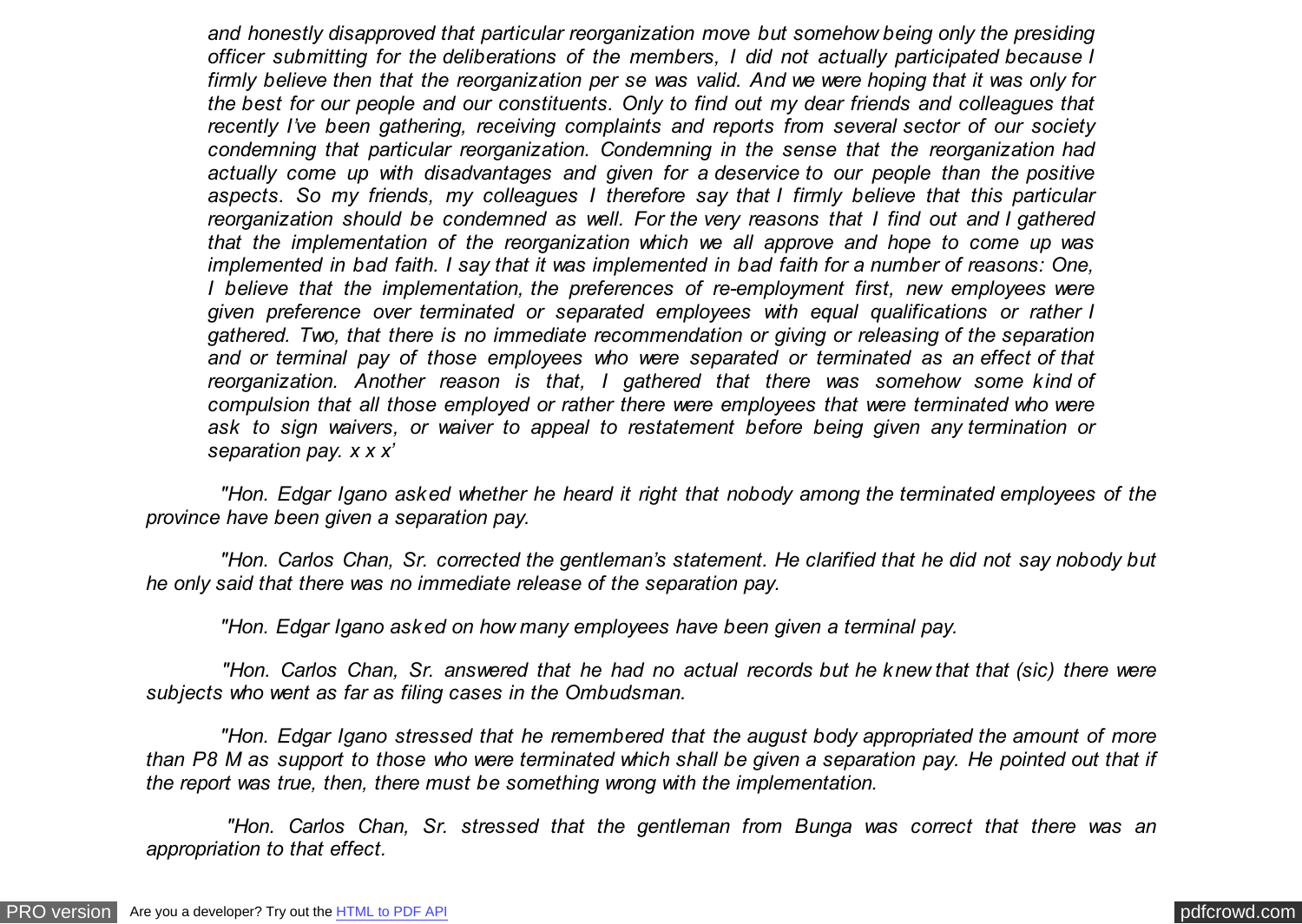*"Hon. Edgar Igano clarified that the motion was to withdraw support on the reorganization because the body cannot declare it in bad faith. He explained that it was just a manifestation of withdrawing support. Anyway, he added that there were cases who were already filed in court and the resolution was just a matter of manifestation.*

 *"Hon. Rosario Calderon manifested that he was very glad to hear the speech of the vice-governor and relinquishing the chair to give the members the confirmation that the reorganization of the Province of Biliran was really in bad faith because retireable (sic) permanent employees were terminated and some position were abolished without due process and were not given any opportunity to re-apply most especially those who were identified supporters of the opposition party of the government. x x x He believed that the body cannot revoke the said resolution thus, he opted to fully concur with the idea of withdrawing the support of the august body on the reorganization because it was implemented in bad faith. He later asked the members to fully support the withdrawal since the members were also guilty publicly of illegal termination because of the support accorded to the resolution. He added that it should be on record that during the term of the members, the people should know that they did not have done wrong to the families who were affected by the reorganization. He finally said that they were mislead by the governor into believing that there were legal basis on the said issue without anticipating that it would be done in bad faith.*

### *x x x*

 *"Hon. Carlos Chan, Sr. explained that the reorganization per se was not wrong and it was valid. He added that it was the very reason why most members agreed that it cannot just be revoke. He pointed out that what he was saying was only the implementation.*

 *"Hon. Enrico Uyvico asked whether the vice-governor accepted the idea that the reorganization was in bad faith.*

 *"Hon. Carlos Chan, Sr. stressed that there was bad faith as far as the actions were concern.*

 *"Hon. Edgar Igano explained as a rejoinder that the reorganization per se was not illegal. In fact, he added that it was provided under the law and it was precisely the reason why they approved the resolution with the belief that the governor shall do it effectively for the benefit of the provincial government. He explained that one of the reasons for the support of the withdrawal was the non-payment up to this time of separation pays to the affected employees."*

[PRO version](http://pdfcrowd.com/customize/) Are you a developer? Try out th[e HTML to PDF API](http://pdfcrowd.com/html-to-pdf-api/?ref=pdf) contract the community of the HTML to PDF API [pdfcrowd.com](http://pdfcrowd.com) Subsequently, the Commission resolved the appeal filed by the twenty (20) employees. It declared the implementation by the Sangguniang Panlalawigan of the reorganization not in order and directed the reappointment of the following employees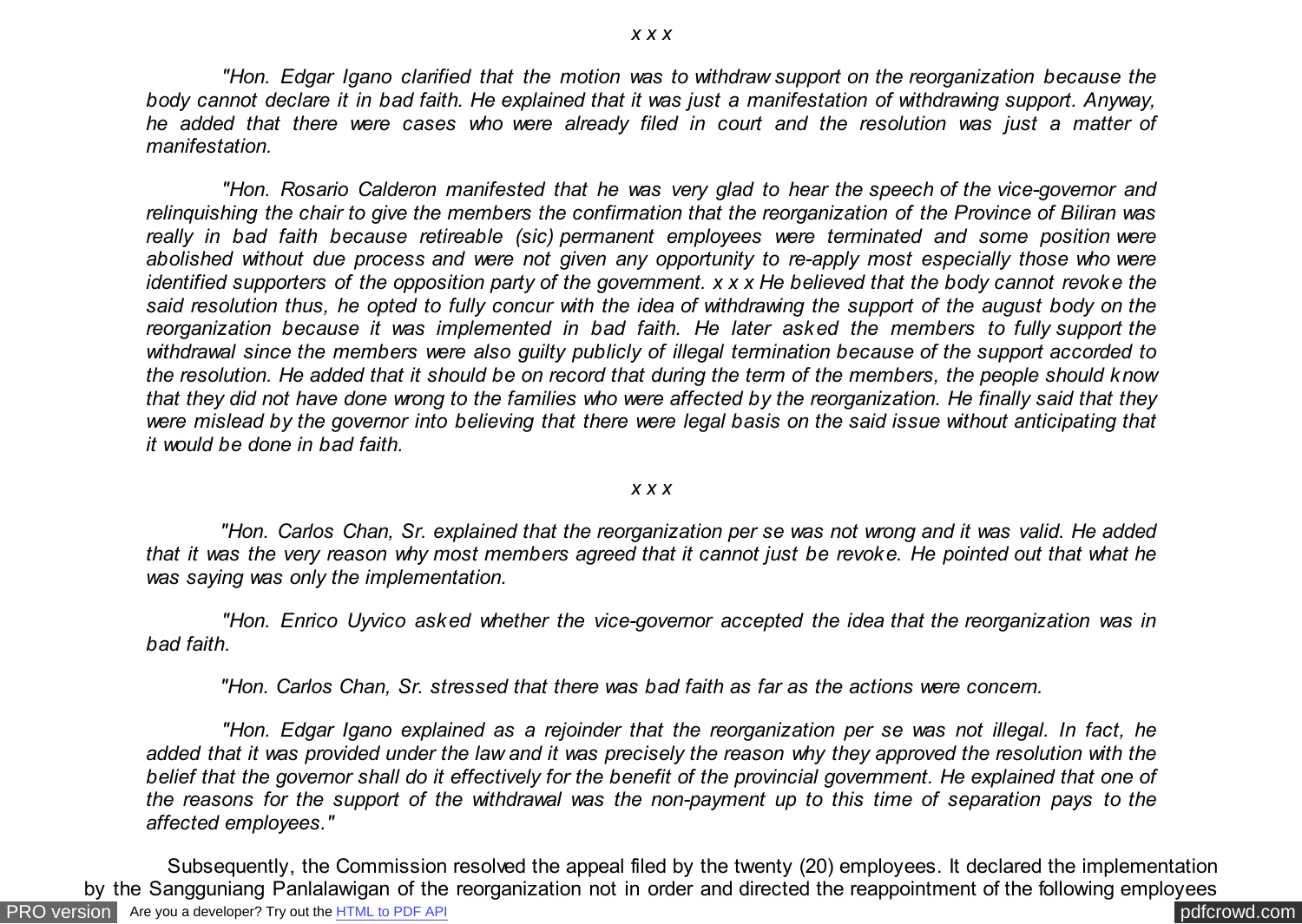in the service and the payment of back salaries of Estelita Corpin, Miguel Sanosa, Gideon Batiquin, Rene Barantes and Salvador Morillo (CSC Resolution No. 00-2617 dated November 21, 2000); Eladio Gavilo, Robert Ramirez, Noel Regir, Edelito Montes and Jigie Nuijts (CSC Resolution No. 00-2624 dated November 21, 2000); Amelia V. Brosoto, Alfonso Morillo, Pascual Mulles, Gemma Regla, Noel D. Dela Cruz (CSC Resolution No. 00-2629 dated November 22, 2000); Sarah Montes, Remegio dela Cruz, Manuel Atok, Miguel Moncada and Teresita Ty (CSC Resolution No. 00-2659 dated November 28, 2000).

 Governor Parilla moved for the reconsideration therefrom but the same was denied by the Commission in CSC Resolution No. 01-0530 March 6, 2001 which reiterated the order to reappoint Corpin, *et al.* in the new staffing pattern and directed the Provincial Treasurer to cause the payment of their back salaries.

 In view of the Commission's ruling in favor of Corpin, *et al.*, the Petitioners herein, Ancero, *et al.* represented by Atty. Antonio A. Fabilar, requested the legal opinion of CSCRO No. VIII and the full implementation of CSC Resolution No. 01-0530. In response thereto, CSCRO No. VIII merely quoted Section 80 of the Uniform Rules on Administrative Cases in the Civil Service on the Execution of Decisions and CSC Resolution No. 00-1240 on the finality and executory character of CSC decisions.

 Similarly, on account of the positive decision by the CSC on the matter of the separation of Corpin, *et al.*, the denial of the motion for reconsideration of Governor Parilla by the CSC, the compliance by the provincial government to implement the Resolution and the withdrawal of support expressed by the SP Members to Resolution No. 98, Atty. Abilar requested Atty. Bonifacio V. Curso, Provincial Legal Officer, of Biliran Province, to reinstate in the provincial government Ancero, *et al.* and pay them backwages similar to those enjoyed by Corpin, *et al.* The request was denied by Atty. Curso in his letter dated August 30, 2001. In ruling so, Atty. Curso declared that the termination of Ancero, *et al.* has attained finality because they failed to seasonably appeal their termination and they also abandoned their offices. Pertinently, the letter reads, as follows:

*"1. Their termination, even assuming it to be illegal, is now final. The records show that they were served with notices of non-reappointment or termination from the service as early as January of 1999. Yet, they did not avail themselves of the remedy of appeal therefrom provided in Sec. 7 and 8 of R.A. No. 6656. The provision of these sections were elaborated by the Rules On Government Reorganization promulgated by the Civil Service Commission (pursuant to Sec. 12 of the said law), to wit:*

 *`Section 18. Appeal to the Appointing Authority. An officer or employee aggrieved by the appointments made may file an appeal with the appointing authority within ten (10) days from the last day of posting of the appointments by the Personnel Officer. Any officer or employee whose services were terminated may also appeal to the appointing authority within ten (10) days from receipt of his notice of termination.*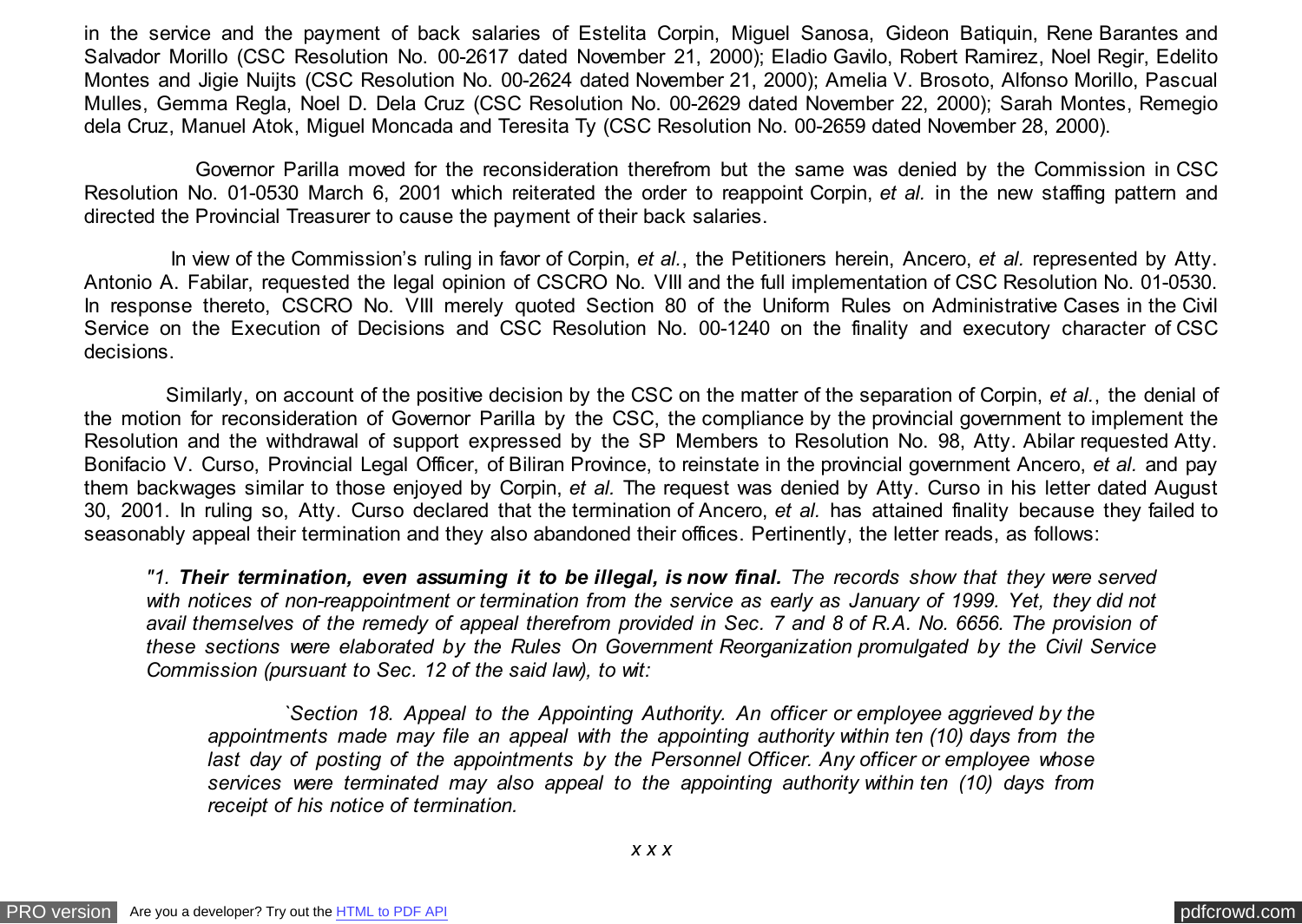*`Clearly, then, termination or dismissal of your clients, even assuming it to be illegal, is now final and irrevocable by the refusal or failure of your clients to appeal therefrom. The law gave them a remedy but they refused or failed to avail themselves of it.'*

*"2. Your clients have abandoned their offices. The only other remedy available to your clients was to file a petition for quo warranto for reinstatement within the period of one (1) year from their alleged illegal dismissal. But this again they failed to do. Thus the Supreme Court ruled:*

## *x x x*

*"In the case of your clients, they received in January 1999 their notice of non-reappointment (dismissal) which became effective on February 11, 1999. Yet it took them until this month, or a period of more than two and half (2* �*) years, to request for reinstatement. Undoubtedly, therefore, they are now in law considered to have abandoned their right to be reinstated, assuming that they had it in the first place."*

 An appeal was taken from said adverse opinion before the Commission Proper. In Order dated February 7, 2002, the Commission referred the appeal to the CSCRO No. VIII.

 In CSCRO No. VIII Order No. 02-049 dated April 23, 2002, the Regional Office upheld the ruling of Atty. Curso. In denying the appeal of Ancero, *et al.*, it declared that the employees failed to appeal the termination of their services within the reglementary period provided for under **Republic Act No. 6656 (An Act to Protect the Security of Tenure of Civil Service Officers and Employees in the Implementation of Government Reorganization)** as it filed the appeal after the lapse of more than two (2) years from the time they received the notice of termination. Such being the case, the Regional Office ruled that laches has already set in.

The instant petition for review shall be treated as an appeal.

 Ancero, *et al.* claimed their action for reinstatement and payment of backwages and other monetary benefits is not barred by laches and that the Supreme Court rulings in the cases of **Isberto vs. Raquiza,** *et al.* and **Tiatco vs. CSC** relied upon by the Regional Office do not find application in their case. The former case is about the petition of Isberto for his reversion to his former position after the lapse of one (1) year while the latter involved a demotion in a reorganization where the petitioner questioned such demotion after one (1) year and five (5) months. On the other hand, they declared that Ancero, *et al.* rely heavily on the decision of the Supreme Court in the case of **Cruz vs. Primicias** wherein the High Court ruled that when the abolition of an office is void, the incumbent thereof is not deemed to have ceased to hold office. Thus, they maintained that they never ceased to hold office.

 Ancero, *et al.* asserted that since the Supreme Court found the ruling in the case of **Cruz vs. Primicias** relevant in the cases of **Felix vs. Buenaseda** and **DTI vs. CSC,** *et al.* involving illegal separation and illegal removal of civil servants with security of tenure, said ruling should also apply to them.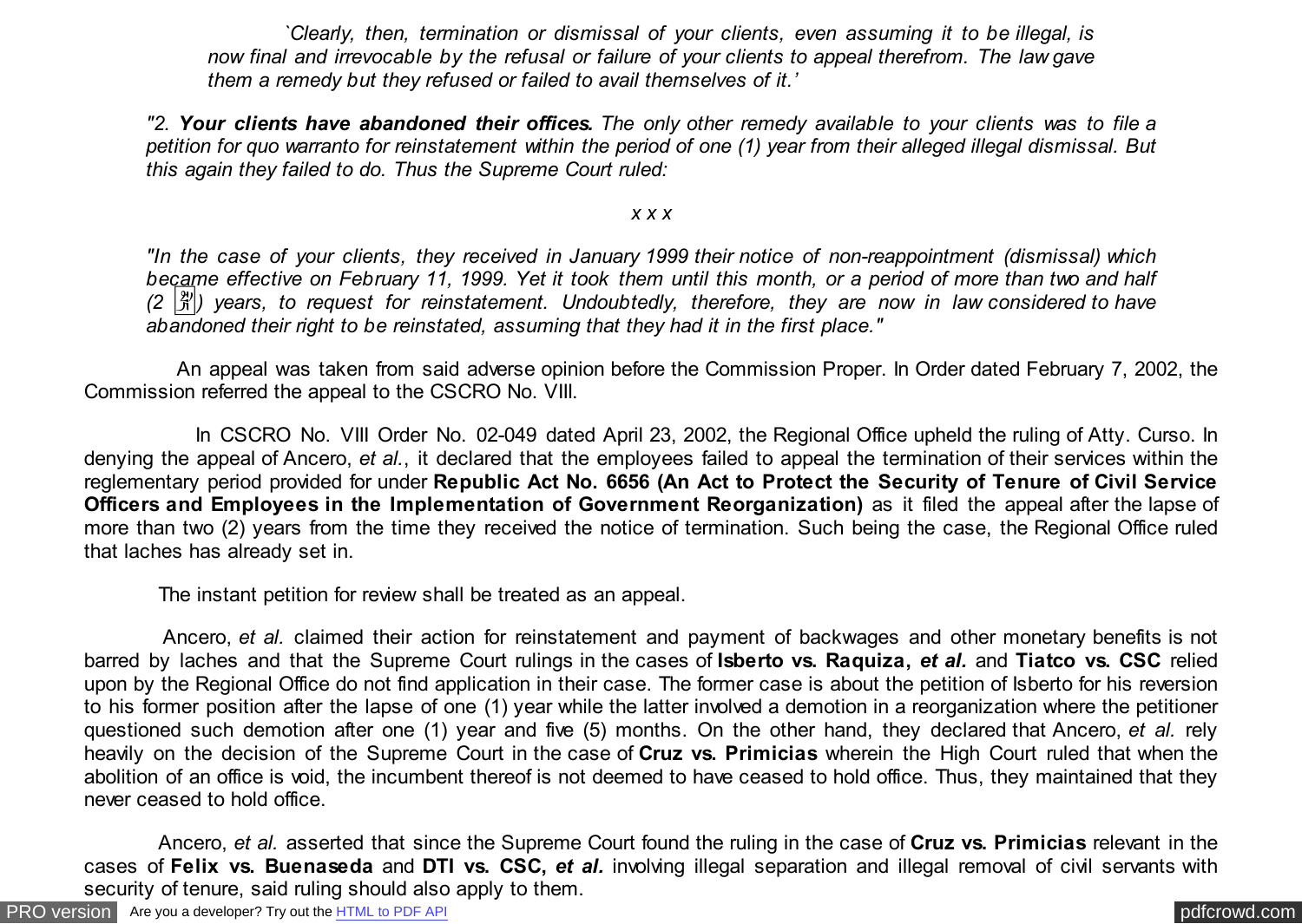As regards the timeliness of their appeal, the appellants cited the case of Aldovino, *et al.* vs. Alunan III decided by the Supreme Court relating to the illegal termination of employees as a result of an illegal reorganization. In the said case, the appellant's averred that the Court differentiated the principle of laches and prescription and ruled that the prescriptive period for reinstatement in illegal termination is four (4) years based on Article 1146 of the Civil Code for it is considered an injury to a person's right.

 The appellants similarly claimed that CSC Resolution Nos. 00-2617, 00-2624, 00-2629 and 00-2659 which declared the non reappointment of Corpin, *et al.* resulting in the termination of their services during the reorganization of the Provincial Government of Biliran find application to their case. Anchoring their claim on the Commission's findings in favor of Corpin, *et al.* who were never shown to have been assessed by Governor Parilla before he effected the separation of Corpin, *et al.* Ancero, *et al.* argued that they also questioned the denial of their right to due process of law when the former Governor failed to evaluate and assess their qualifications in the appeal they filed before the Regional Office questioning the letter dated August 30, 2001 of Atty. Curso. Accordingly, the same was not given due consideration.

 In contradicting Atty. Curso's opinion that herein appellants are not parties to the CSC Resolution invoking the ruling in the Supreme Court cases of **Hollero vs. Court of Appeals** and **Plata vs. Plata vs. Yatco,** Ancero, *et al.* declared that the former case refers to an award of a piece of land to one who is not a party to the case and the latter to an illegal detainer case, thus, appellants asserted that the ruling in said cases is not relevant in this case.

 On the other hand, the appellants rely on the ruling of the Supreme Court in the case of **Cristobal vs. Melchor** citing the United States Supreme Court in **Southern Pacific vs. Bogert.** The United States Supreme Court ruled that *"when the cause of action is of such nature that a suit to enforce it would be brought on behalf, not only of the plaintiff, but all persons similarly situated, it is not essential that each such person should intervened (sic) in the suit brought in order that he be deemed thereafter free from the laches which bars those who sleep on their rights".*

 Finally, the appellants banked on SP Resolution No. 39, Series of 2000 withdrawing support to SP Resolution No. 92, Series of 1998. They pointed out that because the SP, the very source of power to reorganize, declared that the implementation thereof was illegal, they are now seeking reinstatement. They also contended that the argument of Atty. Curso that the Resolution No. 92 was neither withdrawn nor repealed because Resolution No. 39 was not signed by the Governor Parilla is flimsy and a mere assertion.

 Against this backdrop, the sole issue to be resolved is whether the request of Ancero, *et al.* for their reinstatement in the Provincial Government of Biliran and payment of back salaries should be granted.

The issue is resolved in the negative.

[PRO version](http://pdfcrowd.com/customize/) Are you a developer? Try out th[e HTML to PDF API](http://pdfcrowd.com/html-to-pdf-api/?ref=pdf) contract the community of the HTML to PDF API [pdfcrowd.com](http://pdfcrowd.com) The right to assert reinstatement in the service and payment of back salaries as a relief from the termination from the service of Ancero, *et al.* has already prescribed. Under Section 18 of the Rules on Government Reorganization (Rules, for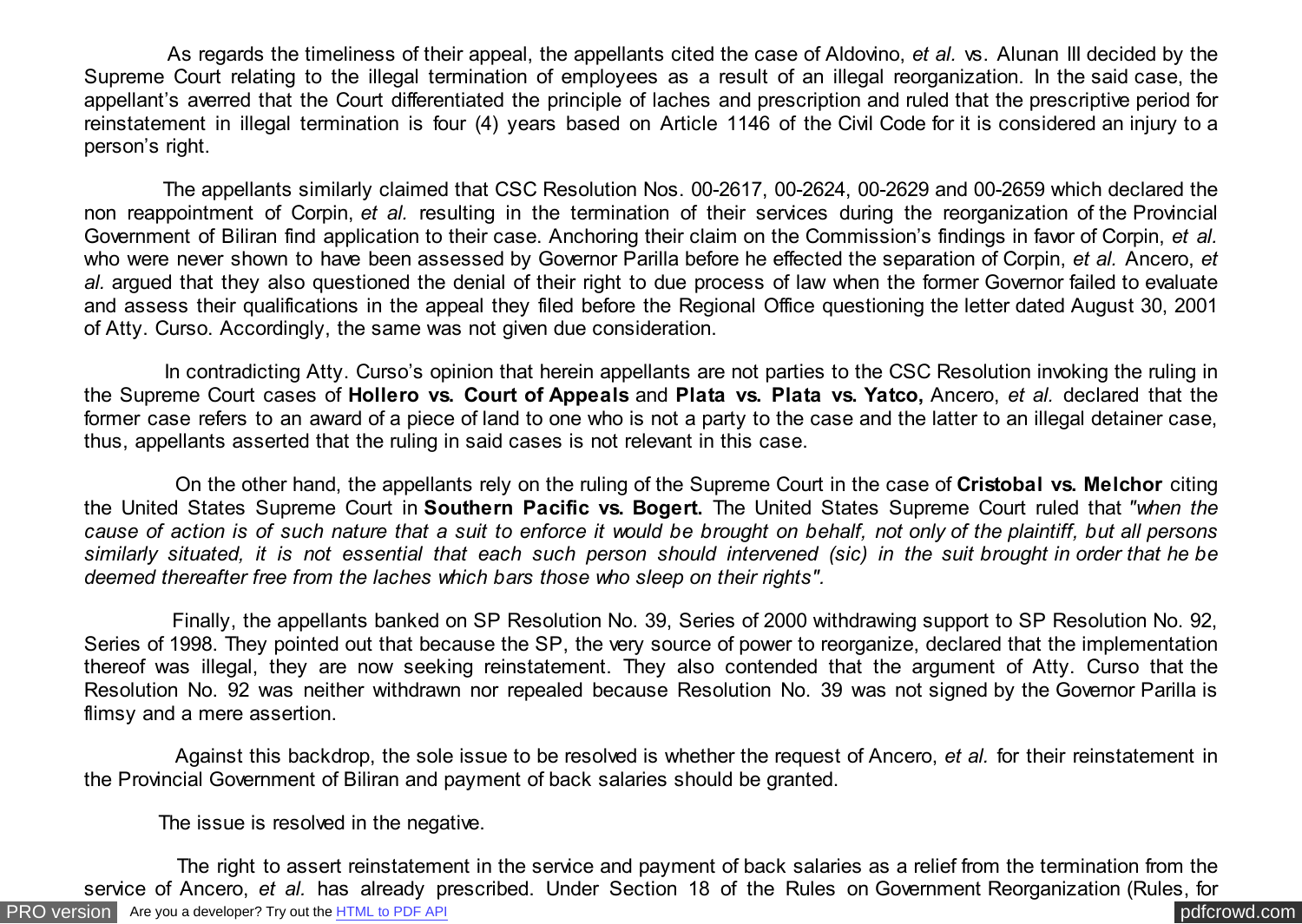brevity), an employee separated from the service as a result of a reorganization may assail the validity thereof *via* an appeal to the appointing authority within ten (10) days from receipt of the notice of termination. Pertinently, the Section reads, as follows:

 *"SECTION 18. Xxx Any officer or employee whose services were terminated may also appeal to the appointing authority within ten (10) days from receipt of his notice of termination."*

 In the case at bar, there is no showing that the appellants interposed an appeal before Governor Parilla relative to their non-reappointment in the new staffing pattern within a period of ten (10) days from their receipt of Notice of Termination in January, 1999. On the other hand, the records clearly indicated that the appellants sought their reinstatement and payment of back salaries only on October 5, 2001 after the Commission ordered the reinstatement of Corpin, *et al.* and payment of their back salaries. Manifestly, the appeal is outside the prescribed period of ten (10) days and is likewise erroneous considering that it was filed before the Commission and not with the appointing authority.

 Albeit, the elevation of an appeal before the Commission Proper is a recourse accorded under the Rules, which may be availed only when an appeal was initially had before the appointing authority and the employee concerned is dissatisfied with the decision pursuant to Section 19 thereof. The Section 19 provides, as follows:

 *"SECTION 19. Appeal to the Civil Service Commission.*

 *"(1) Any officer or employee who is still not satisfied with the decision of the appointing authority may further appeal within ten days from receipt thereof to the Civil Service Commission.*

 *"(2) xxx*

 *"(3) The Commission shall render a decision within thirty (30) days from the filing of the appeal. Its decision shall be final and executory."*

 In other words, a prior appeal to the appointing authority is a condition precedent to an appeal before the Commission which is wanting in the appellants' case. In the absence of any previous decision on the matter, there is nothing for the Commission to review.

 Assuming *en arguendo* that the appeal before the Commission Proper may be considered an appeal to the appointing authority, the same has similarly prescribed. Counting from the date the appellants received their Notice of Termination in January, 1999 up to the time the appeal was filed before the Commission Proper on October 5, 2001, a period of one (1) year and nine (9) months passed.

 On this note, the principle that an appeal is a statutory right finds application in the appellants' appeal. The Commission reiterates the ruling of the Supreme Court in the case of **Ceniza vs. Court of Appeals (218 SCRA 390),** as follows: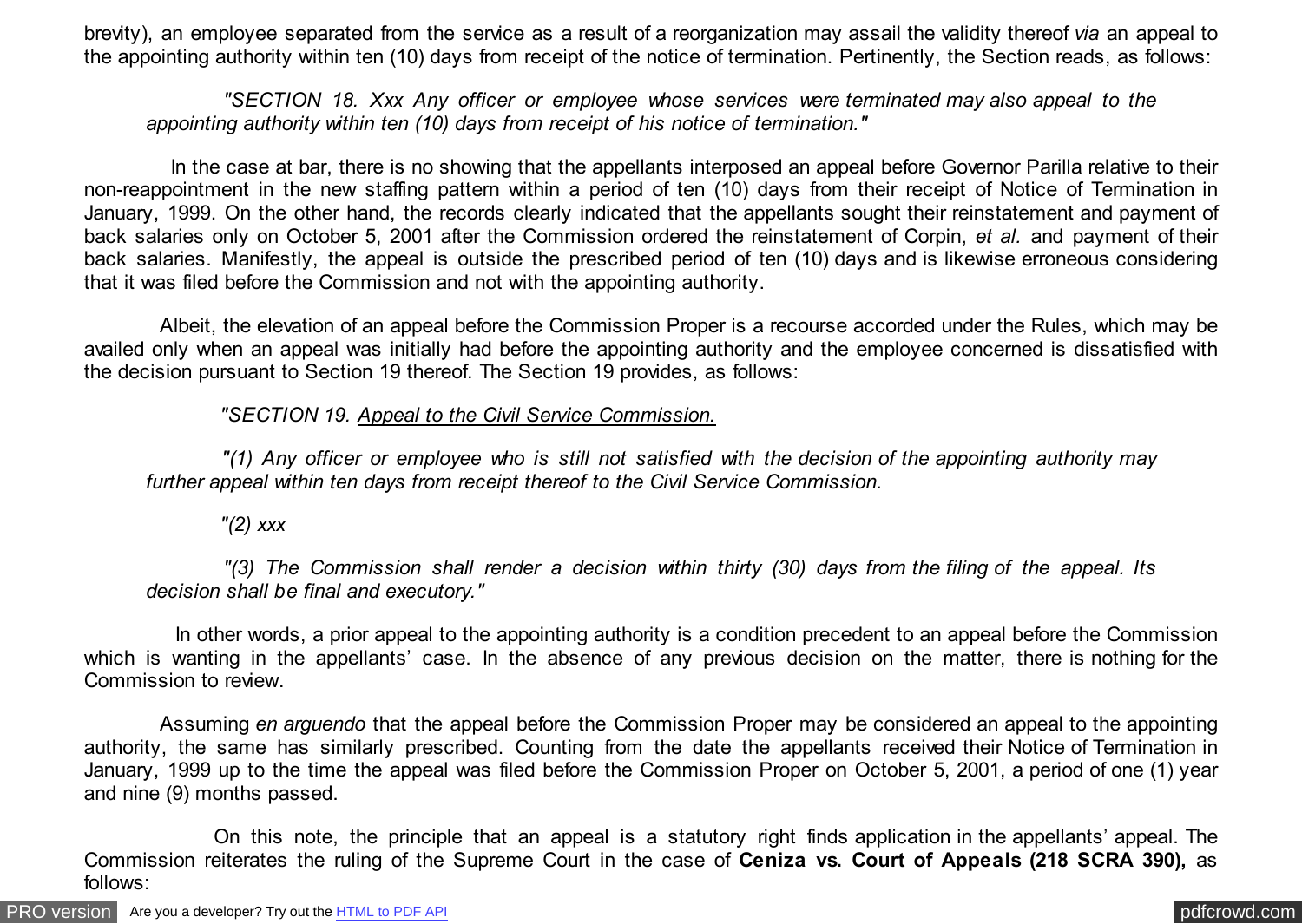*"Suffice it to state that the period for filing an appeal is by no means a mere technicality law or procedure. It is an essential requirement without which the decision appealed from would become final and executory as if no appeal was filed at all. The right of appeal is merely statutory privilege and must be exercised only in the manner prescribed by, and in accordance with the provisions of law".*

 This is reiterated by the Supreme Court in the case of **Laza v. CA, 269 SCRA 654 cited in Antonio v. COMELEC, G.R. No. 135869 dated September 12, 1999,** that perfection of appeal in the manner and within the period laid down by law is not only mandatory but jurisdictional, to wit:

 *"x x x. This Court has, time and again, held that perfection of appeal in the manner and within the period laid down by law is not only mandatory but jurisdictional x x x."*

 The right to appeal one's separation from the service is explicitly provided for under the aforequoted Sections 18 and 19 of the Rules. It cannot be exercised one way or the other.

The four (4) issues raised by the appellants will now be passed upon.

 As regards the first issue on the period of the right to file an action for reinstatement, there is merit in the contention of Ancero, *et al.* that the rulings of the Supreme Court in the cases of **Isberto vs. Raquiza,** *et al.* and **Tiatco vs. CSC** limiting the period for recovery of a position in the government to one (1) year are not applicable in the instant case. It is apparent that said cases do not relate to severance of employment by reason of a reorganization but rather dealt with the reversion and demotion to positions of the respective petitioners. Obviously, the rulings thereon are alien to the case at bar.

 However, the Commission cannot accept the argument advanced by the appellants on the appropriateness of the decision laid down by the Supreme Court in **Cruz vs. Primicias (23 SCRA 998)** to their case. In the first place, the Supreme Court has made a finding and categorical ruling that the abolition of the offices of petitioners Cruz, *et al.* by the Provincial Government of Pangasinan was illegal. There is no such finding by the Supreme Court or this Commission relative to the abolition of appellant's offices to warrant the application of the said decision. Second, the case was decided on June 13, 1968 hence it was not decided under the provisions of Republic Act No. 6656 which was approved on June 10, 1988. Stated differently, there is neither similarity nor parallelism of facts between the appellants' case and the aforementioned ruling.

 The appellant further contends the applicability of the Cruz ruling finds more strength because it was cited in the cases of **Felix vs. Buenaseda (G.R. No. 109704, January 17, 1995)** and **Department of Trade and Industry vs. The Chairman and Commissioners of the Civil Service Commission (G.R. No. 96739, October 13, 1973).** The argument does not deserve weight. In the former, the reorganization was pursued under the provisions of Executive Order No. 119 not R.A. No. 6656 and the cause of action of petitioner Felix is the termination of his service by the non-renewal of his appointment under temporary status which is not an issue in the case at hand. In the latter, the Supreme Court upheld the finding of the Commission on the illegality of the demotion of private respondent Taciana B. Espejo as a result of reorganization. In the case under review, there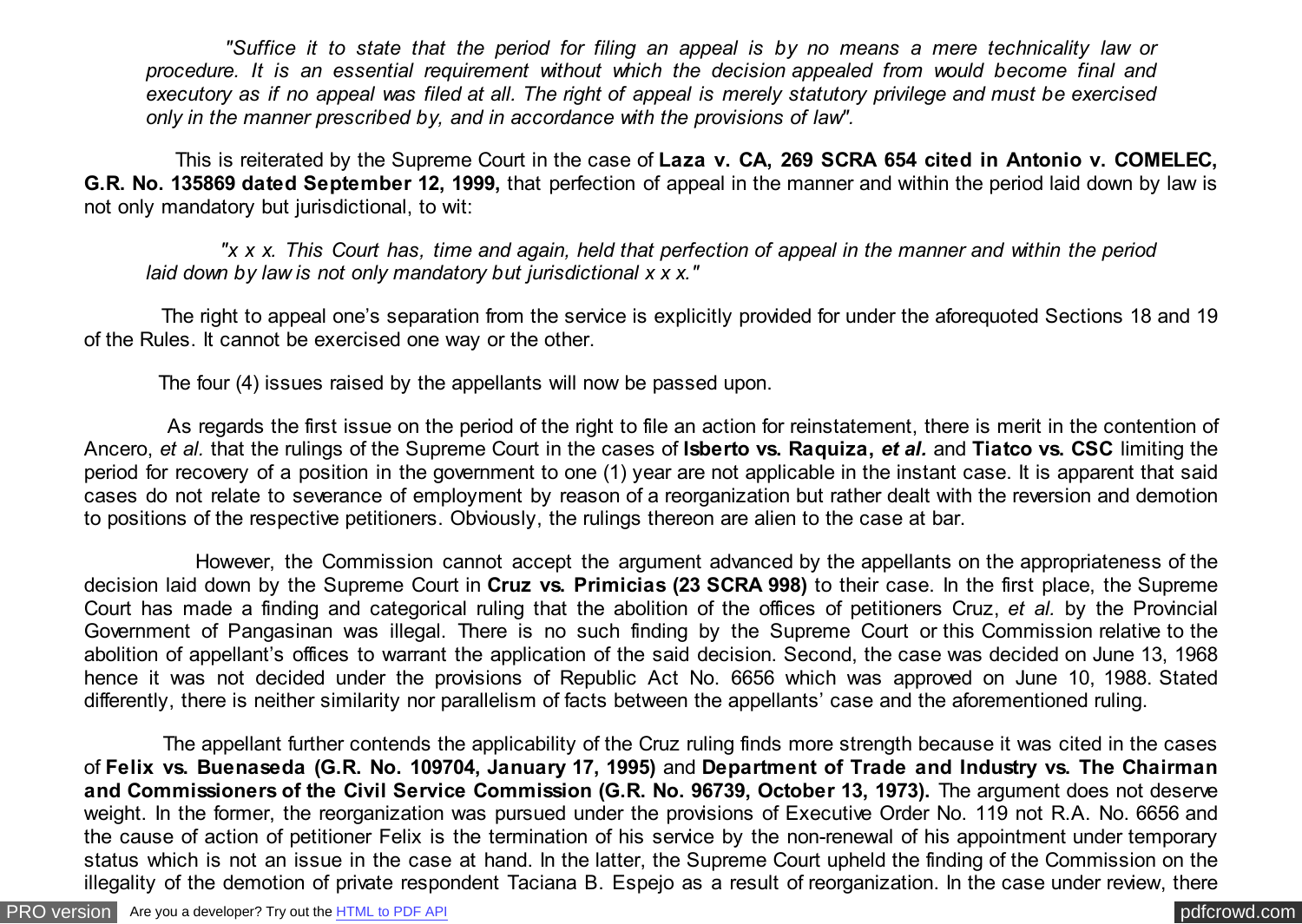was neither a ruling from the Supreme Court finding the termination from service of the appellants invalid nor was demotion put in issue.

 The same findings hold true with regard to the second argument that the appellants' present claim is not barred by prescription or that laches has not set in and that the prescriptive period for reinstatement in illegal termination is four (4) years citing the case of **Aldovino vs. Alunan III (G.R. No. 102232, March 9, 1994).** On this argument, there is a need to distinguish prescription from laches. In the case of **Maneclang vs. Baun (cited in Cutanda,** *et al.* **vs. Cutanda,** *et al.***, G.R. No. 109215 July 11, 2000),** the Supreme Court differentiated the two (2), as follows:

 *". . . While prescription is concerned with the fact of delay, laches is concerned with the effect of delay. Prescription is a matter of time; laches is principally a question of inequity of permitting a claim to be enforced, this inequity being founded on some change in the condition of the property or the relation of the parties. Prescription is statutory; laches is not. Laches applies in equity, whereas prescription applies at law. Prescription is based on fixed time, laches is not."*

 Based on this distinction, the Commission holds and as earlier observed that prescription, not laches, is the proper ground for dismissing the present appeal. Article 1139 of the Civil Code of the Philippines provides that actions prescribe by the mere lapse of time fixed by law. The period fixed by RA No. 6656 as implemented under the Rules on Government Reorganization to question termination from the service arising from a reorganization is ten (10) days. Laches, therefore, as contended by the appellants as not having been set in, is irrelevant to the issue.

 The appellants further insist that the present action has not prescribed anchoring their right on Article 1146 of the same Code which fixes the period of four (4) years within which to bring an action upon injury to the rights of the plaintiff. There lacks basis for the Commission to yield on the argument. The argument is debunked in the case of **Romualdez-Yap vs. Civil Service Commission and Philippine National Bank (225 SCRA 285)** wherein the Supreme Court categorically declared that the separation from the service due to the abolition of office in the implementation of valid reorganization is not an unjustifiable cause which results in injury to the rights of a person contemplated under the Article. Pertinently, the High Court pronounced, as follows:

 *"Santos v. CA, et. al and Magno v. PNNC Corp. are invoked by petitioner to illustrate that this action is one for separation without just cause, hence, the prescriptive period is allegedly four (4) years in accordance with Article 1146 of the Civil Code. We do not agree. Petitioner's separation from the service was due to the abolition of her office in implementation of a valid reorganization. This is not the unjustifiable cause which results in injury to the rights of a person contemplated by Article 1146. x x x"*

 The foregoing findings hold true on the contention that the four (4) years prescriptive period to question the termination of the appellants is clarified in the opinion of Chief Justice Hilario Davide, Jr. in the case of **Aldovino vs. Alunan III.** A perusal of the cited case showed that the clarification was expressed by Chief Justice Davide, Jr. in his dissenting opinion. While a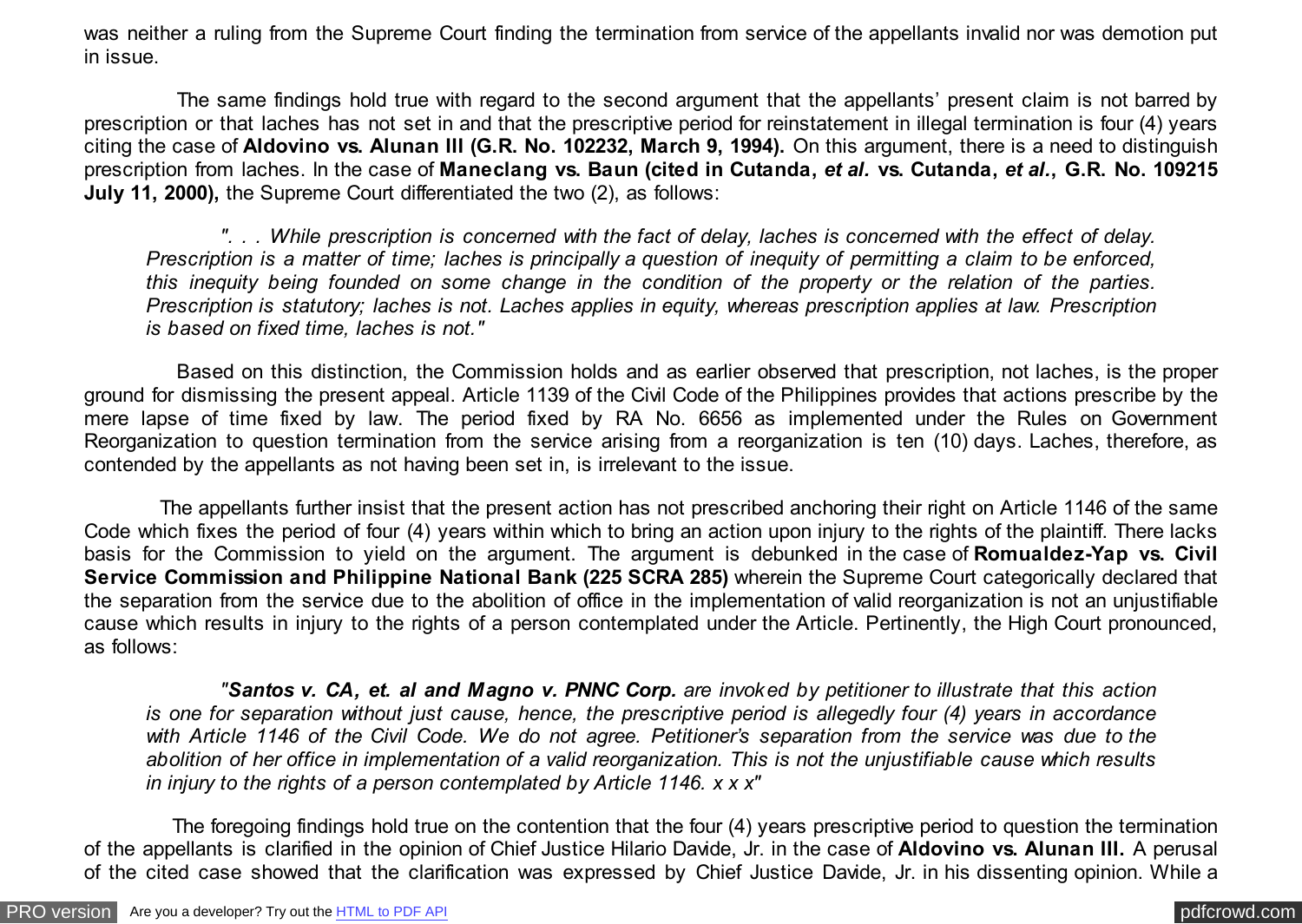dissenting opinion indicates that the consideration of the case, however thorough, might not have been sufficient to carry conviction to the minds of the jurists in the Supreme Court **(Appeal and Review in the Philippines, Judge Lucas P. Bersamin, First Edition),** it is not, however, the unanimous or majority opinion of the Supreme Court as a collegial body. The 1987 Philippine Constitution, in particular Section 4, Item Numbers 2 and 3, specifically sets forth the concurrence of a majority vote of the Justices who participated in the deliberation of cases requiring to be decided *en banc* and those decided by a division. By way of reiteration, the opinion of the Chief Justice was not concurred in by the majority of the other justices. As such, it remains a singular not a majority opinion.

 In this connection, it is worth reiterating that the sole rule governing the reorganization and its incidents is Republic Act No. 6656. There is no law, rule or issuance amending or repealing the same.

 On the third issue, appellants pleaded that the Commission's favorable ruling in CSC Resolution Nos. 00-2617 dated November 21, 2000 (Estelita Corpin, Miguel Sanosa, Gideon Batiquin, Rene Barantes and Salvador Morillo); 00-2624 dated November 21, 2000 (Eladio Gavilo, Robert Ramirez, Noel Regir, Edelito Montes and Jigie Nuijts); 00-2629 dated November 22, 2000 (Amelia V. Brosoto, Alfonso Morillo, Pascual Mulles, Gemma Regla, and Noel D. Dela Cruz) dated November 22, 2000; and 00-2659 (Sarah Montes, Remegio Atok, Miguel Moncada and Teresita Ty) dated November 28, 2000 should also accrue in their favor. Thus and inasmuch as the Commission ruled on the non reappointment of Corpin, *et al.* which resulted in the termination of their services during the reorganization, they represented that they should also be reinstated in the Provincial Government and be paid the back salaries attached to their office.

 Appellants anchored their claim on the findings of the Commission in the aforementioned Resolutions wherein it found that the assessment and evaluation made by the Placement Committee were limited only to those who were reappointed in the new staffing pattern and excluded therefrom all those who were separated among them herein appellants. For clarity, the provision referred to is, as follows:

 *"In the case at bar, no evidence was shown by Governor Parilla that such preferential right to reappointment was accorded to Montes, et al. This is taking into account the absence of any proof that the appellants' qualifications were assessed, evaluated and determined for possible appointment to a position equivalent to or next lower in rank to that held her prior to the questioned reorganization, and that, they failed to qualify thereto x x x."*

 To this end, the appellants alleged that they were not accorded the due process of law because their qualifications were not assessed by the Placement Committee.

 There lacks legal and factual bases for the Commission to extend to the appellants the benefits of the Resolutions simply because they are not parties to the appeal. The American case of **Southern Pacific vs. Bogert** cited by the Supreme Court in the case of **Cristobal vs. Melchor (78 SCRA 175)** stating that: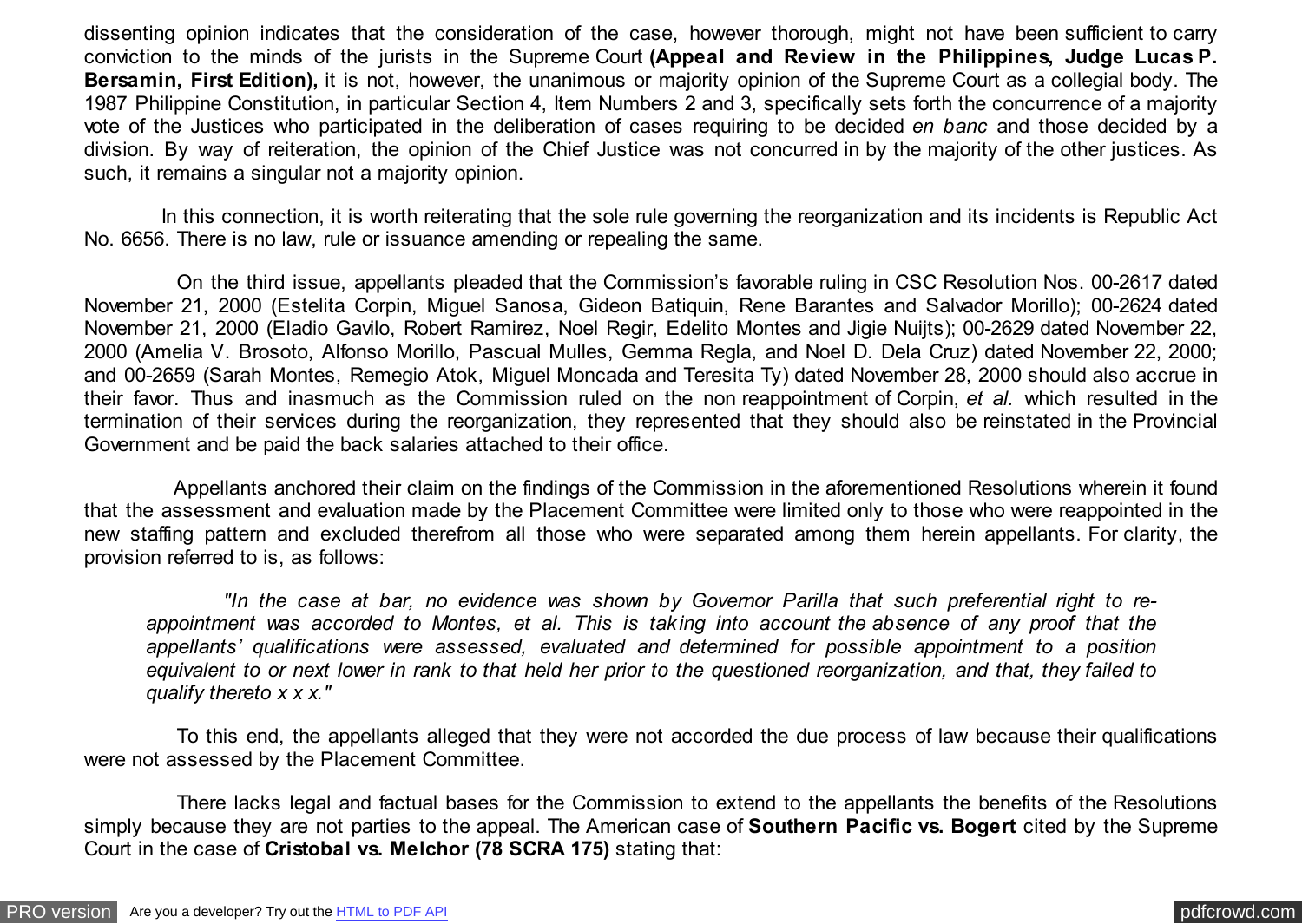*"Where the cause of action is of such nature that a suit to enforce it would be brought on behalf, not only of the plaintiff, but all such persons similarly situated, it is not essential that each such person should intervene (sic) in the suit brought in order that he be deemed thereafter free from laches which bars those who sleep on their rights."*

fails to sustain their claim considering that the subject matter of the case is the legal principle of laches. Moreover, the factual circumstances obtaining in Cristobal's case are widely different from that of the appellants. Cristobal consistently and continuously requested and exerted efforts for his reinstatement all the time during the pendency of the civil case filed by the other employees and he also relied on the promise by the Executive Secretary that he would be re-employed at the oppurtune time. In appreciating the efforts exerted by Cristobal, the Supreme Court, notwithstanding his failure to join the civil case for reinstatement, ruled that injustice will be committed if laches is invoked to defeat the latter's right. Evidently, Ancero, *et al.* failed to demonstrate any action towards the recovery of their respective positions in the Provincial Government.

 Finally, appellants relied on the passage of Resolution No. 39, Series of 2000 wherein the new members of the Sangguniang Panlungsod resolved to withdraw their support to Resolution No. 92, Series of 1998. The reliance on the SP Resolution is misplaced. While it has withdrawn support to the Resolution, it did not declare the nullity of its reorganization. On the contrary, the local legislative body directed the creation of the oversight committee to look into the matter of the implementation of the reorganization. In turn, the said directive was based on the *"alleged wrong in the implementation of the reorganization x x x"*, *"alleged delay or no immediate remuneration x x x or release of the separation and/or terminal pay to those x x x who were separated x x x".* In other words, the Sangguniang Panlalawigan merely made the implementation of the reorganization as the subject of investigation.

 The same holds true with the withdrawal of support to Resolution No. 92, Series of 1998. The withdrawal does not *ipso facto* render it void. It should be noted that only the Supreme Court has the power to declare the invalidity of an ordinance and a resolution of the local legislative body partakes the nature of an ordinance, it being a legislative fiat. **Item (a), Section 5, Article VIII of the 1987 Constitution** states, as follows:

 *"Sec. 5. The Supreme Court shall have the following powers:*

 *"1. xxx*

 *"2. Review, revise, reverse, modify, or affirm on appeal, or certiorari, as the law or the Rules of Court may provide, final judgments and orders of lower courts in:*

 *"(a) All cases in which the constitutionality or validity of any xxx ordinance xxx is in question."*

 The absence of the Sangguniang Panlalawigan's power to declare the Resolution in question invalid was recognized by SP Member Rosario Calderon.

[PRO version](http://pdfcrowd.com/customize/) Are you a developer? Try out th[e HTML to PDF API](http://pdfcrowd.com/html-to-pdf-api/?ref=pdf) process and the example of the HTML to PDF API [pdfcrowd.com](http://pdfcrowd.com)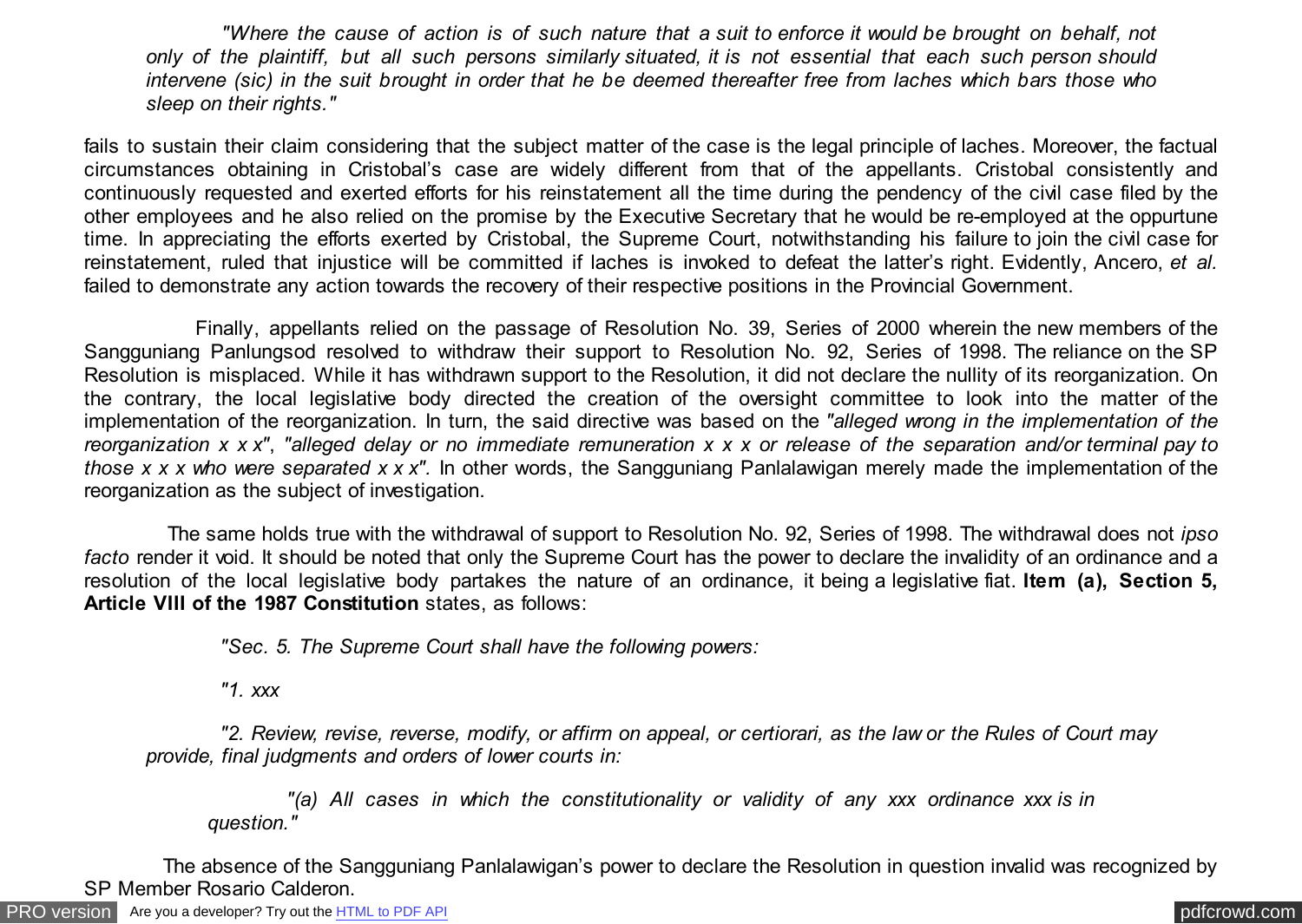In sum, this Commission finds that appellants Ancero, *et al.* 's instant action a mere afterthought. No evidence was submitted to prove that they have exercised vigilance in claiming the right to their respective offices after they were separated from the service to justify the Commission's action in applying the cited rulings of the Supreme Court specifically or for it to *motu proprio* grant the request.

 **WHEREFORE,** the appeal of Alex N. Ancero, *et al.* is hereby **DISMISSED.** Accordingly, Civil Service Commission - Regional Office (CSCRO) No. VIII Order dated No. 02-049 dated April 23, 2002 dismissing appellants' appeal from the decision of the Province of Biliran denying their request for reinstatement and payment of back salaries, is **AFFIRMED.**

Quezon City, OCT 18 2002

(Signed) **KARINA CONSTANTINO-DAVID** Chairman

O.B. **JOSE F. ERESTAIN, JR. Commissioner** 

(Signed) **J. WALDEMAR V. VALMORES** Commissioner

Attested by:

(Signed) **ARIEL G. RONQUILLO** Director III